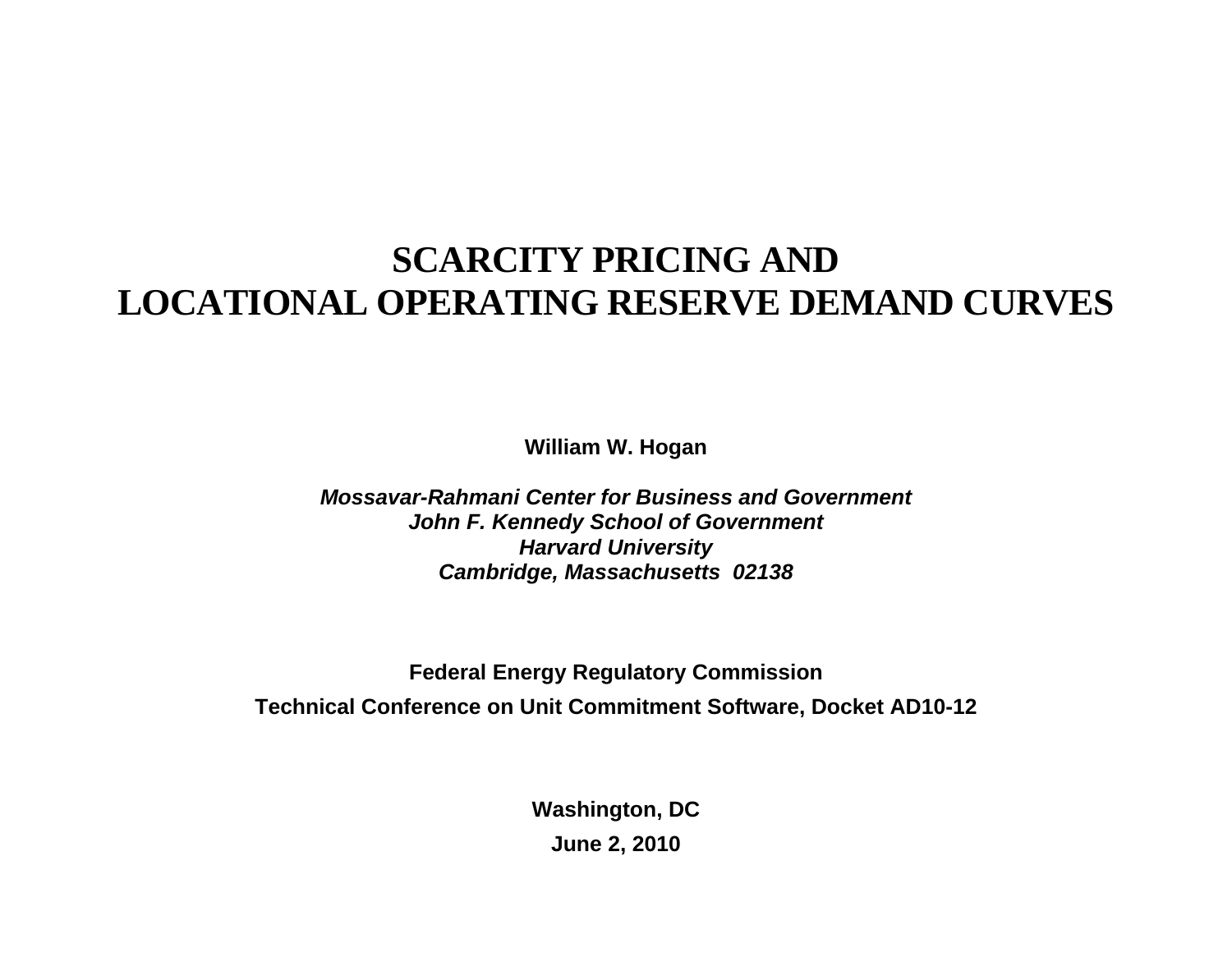## **ELECTRICITY MARKET Energy Market Design**

**The US experience illustrates successful market design and remaining challenges for both theory and implementation.** 

• **Design Principle: Integrate Market Design and System Operations** 

Provide good short-run operating incentives. Support forward markets and long-run investments.

### • **Design Framework: Bid-Based, Security Constrained Economic Dispatch**

Locational Marginal Prices (LMP) with granularity to match system operations. Financial Transmission Rights (FTRs).

### • **Design Implementation: Pricing Evolution**

Better scarcity pricing to support resource adequacy. Unit commitment and lumpy decisions with coordination, bid guarantees and uplift payments.

### • **Design Challenge: Infrastructure Investment**

Hybrid models to accommodate both market-based and regulated investments. Applying beneficiary-pays principle to support integration with rest of the market design.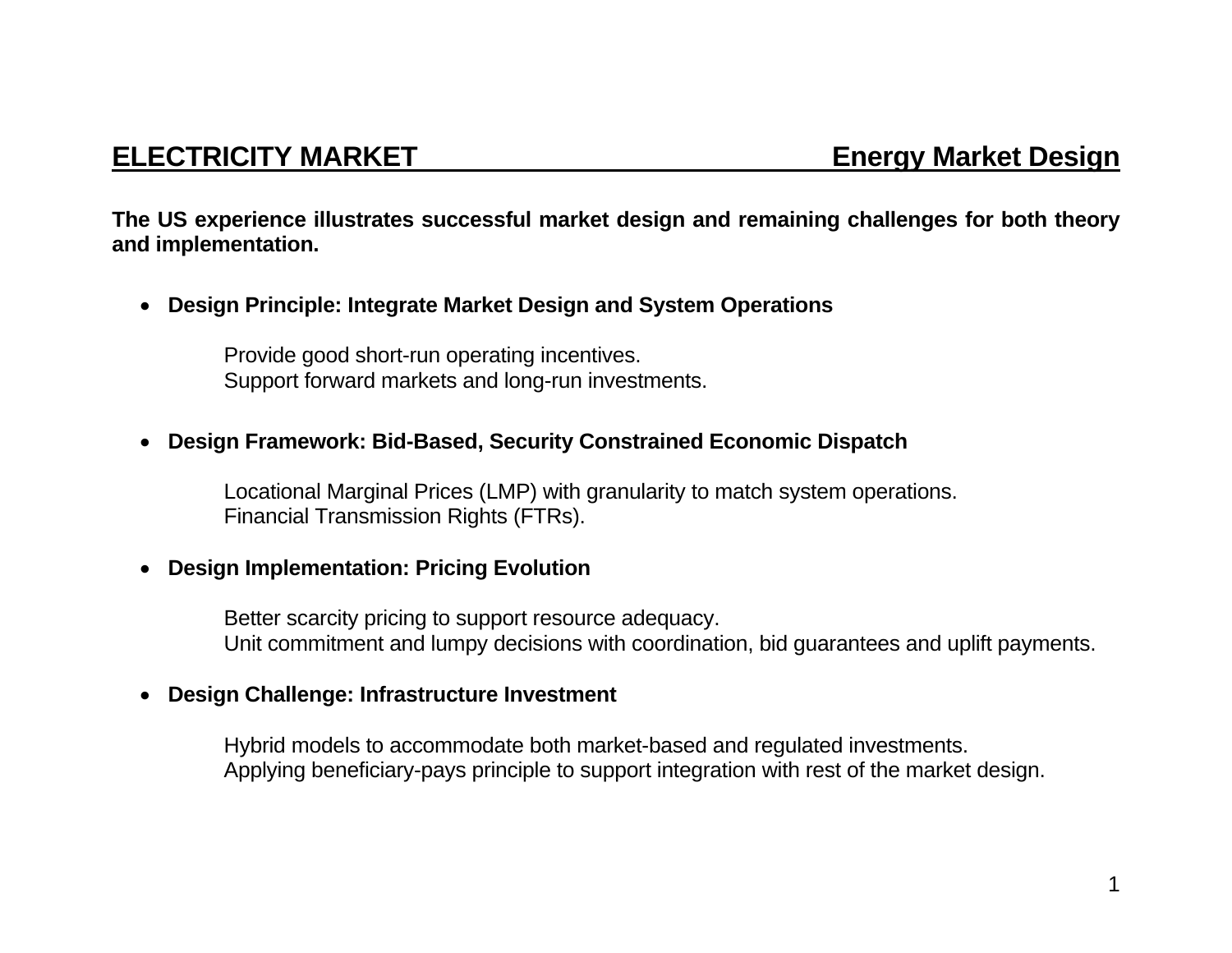**Early market designs presumed a significant demand response. Absent this demand participation most markets implemented inadequate pricing rules equating prices to marginal costs even when capacity is constrained. This produces a "missing money" problem.** 

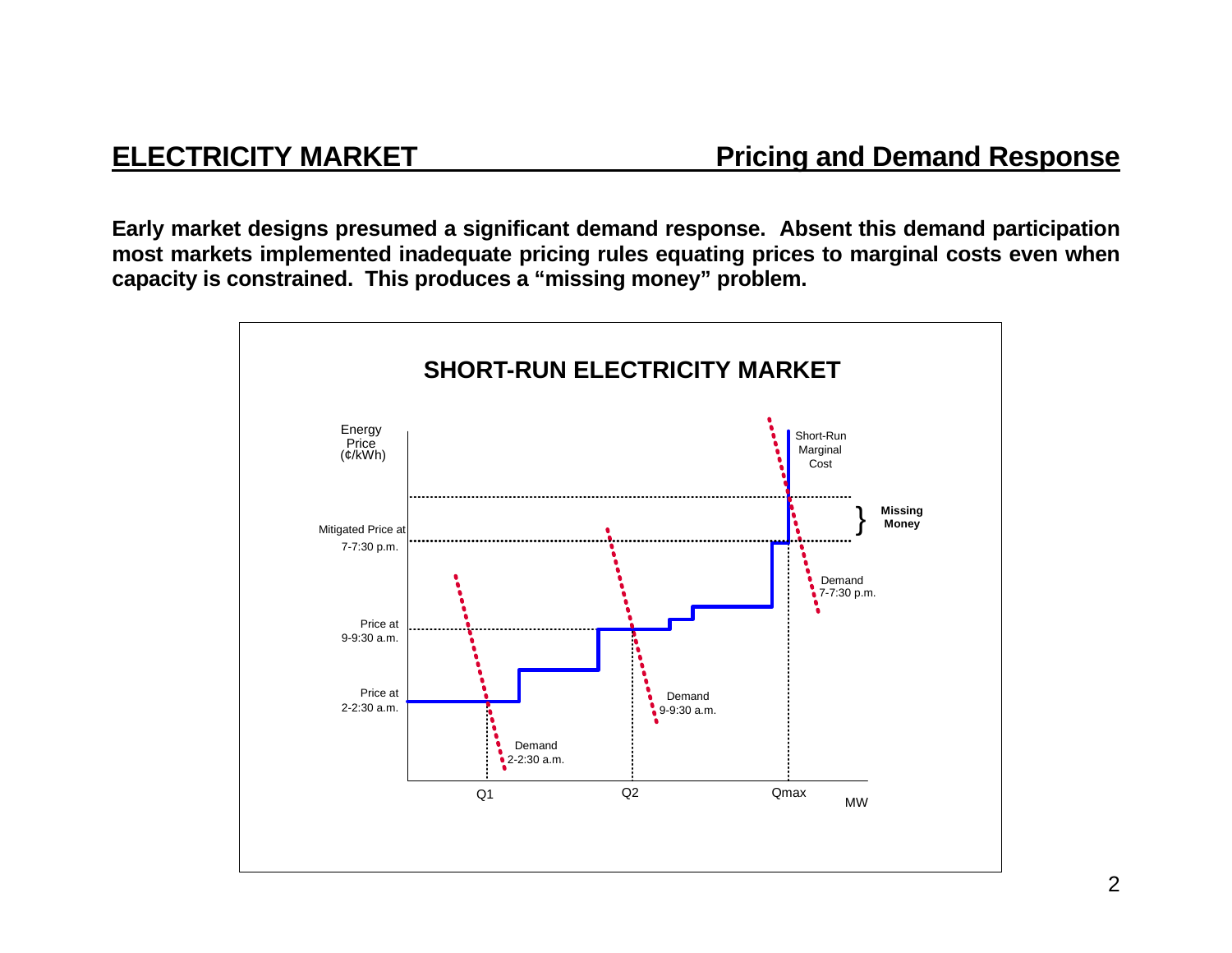## **ELECTRICITY MARKET SCARGISTIC SCARGISTS AND SCARGISTS SCARGISTS**

**Scarcity pricing presents an important challenge for Regional Transmission Organizations (RTOs) and electricity market design. Simple in principle, but more complicated in practice, inadequate scarcity pricing is implicated in several problems associated with electricity markets.** 

- • **Investment Incentives.** Inadequate scarcity pricing contributes to the "missing money" needed to support new generation investment. The policy response has been to create capacity markets. Better scarcity pricing would reduce the challenges of operating good capacity markets.
- • **Demand Response.** Higher prices during critical periods would facilitate demand response and distributed generation when it is most needed. The practice of socializing payments for capacity investments compromises the incentives for demand response and distributed generation.
- • **Renewable Energy.** Intermittent energy sources such as solar and wind present complications in providing a level playing field in pricing. Better scarcity pricing would reduce the size and importance of capacity payments and improve incentives for renewable energy.
- • **Transmission Pricing.** Scarcity pricing interacts with transmission congestion. Better scarcity pricing would provide better signals for transmission investment.

**Smarter scarcity pricing would mitigate or substantially remove the problems in all these areas. While long-recognized, the need for smarter prices for a smarter grid promotes interest in better theory and practice of scarcity pricing.<sup>1</sup>**

FERC, Order 719, October 17, 2008.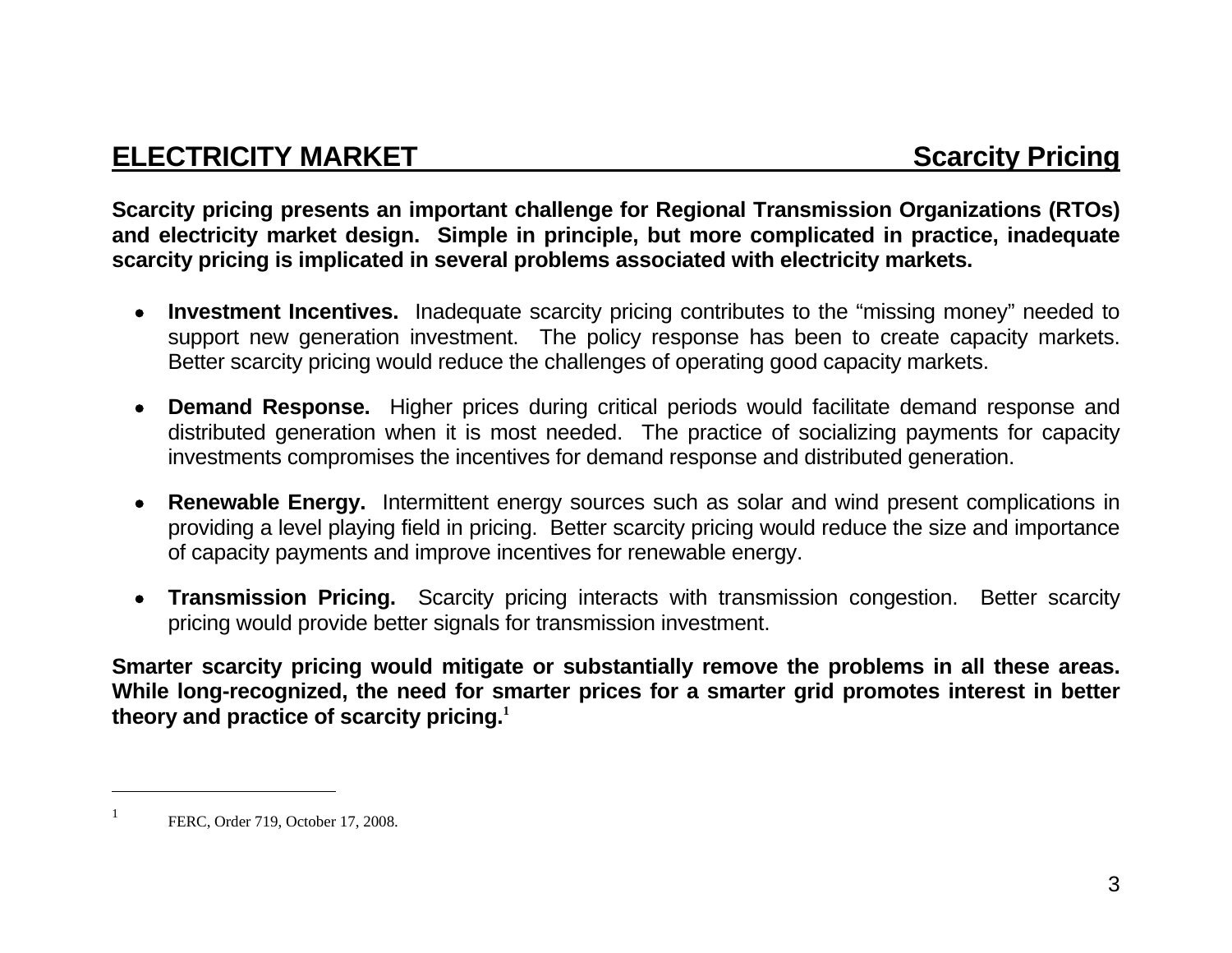**The theory and practice of scarcity pricing intersect important elements of electricity systems and economic dispatch.** 

- **Reliability.** By definition, scarcity conditions arise when the system is constrained and dispatch is modified to respect reliability constraints.
- • **Dispatch.** Simultaneous optimization of energy and reserves means that scarcity in either affects prices for both.
- **Resource Adequacy.** The standards for resource adequacy and operating security are not fully integrated or compatible.

**A critical connection is the treatment of operating reserves and construction of operating reserve demand curves. The basic idea of applying operating reserve demand curves is well tested and found in operation in important RTOs.** 

- $\bullet$ **NYISO.** See NYISO Ancillary Service Manual, Volume 3.11, Draft, April 14, 2008, pp, 6-19-6-22.
- $\bullet$ **ISONE.** FERC Electric Tariff No. 3, Market Rule I, Section III.2.7, February 6, 2006.
- $\bullet$ **MISO.** FERC Electric Tariff, Volume No. 1, Schedule 28, January 22, 2009.**<sup>2</sup>**

<sup>&</sup>lt;sup>2</sup> "For each cleared Operating Reserve level less than the Market-Wide Operating Reserve Requirement, the Market-Wide Operating Reserve Demand Curve price shall be equal to the product of (i) the Value of Lost Load ("VOLL") and (ii) the estimated conditional probability of a loss of load given that a single forced Resource outage of 100 MW or greater will occur at the cleared Market-Wide Operating Reserve level for which the price is being determined. ... The VOLL shall be equal to \$3,500 per MWh." MISO, FERC Electric Tariff, Volume No. 1, Schedule 28, January 22, 2009, Sheet 2226.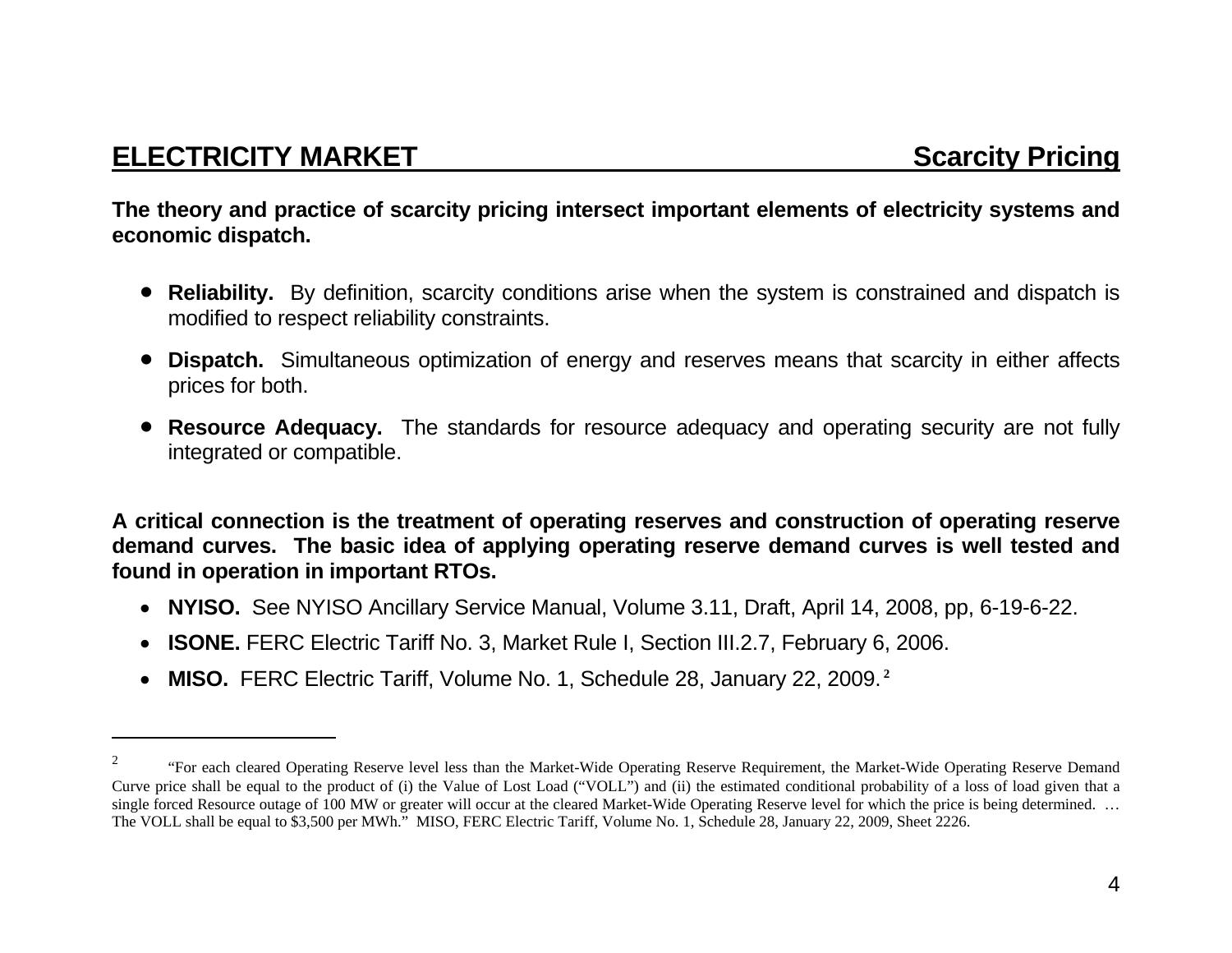## **ELECTRICITY MARKET** Smart Pricing

**The underlying models of operating reserve demand curves differ across RTOs. One need is for a framework that develops operating reserve demand curves from first principles to provide a benchmark for the comparison of different implementations.** 

- $\bullet$  **Operating Reserve Demand Curve Components.** The inputs to the operating reserve demand curve construction can differ and a more general model would help specify the result.
- $\bullet$  **Locational Differences and Interactions.** The design of locational operating reserve demand curves presents added complications in accounting for transmission constraints.
- $\bullet$  **Economic Dispatch.** The derivation of the locational operating demand curves has implications for the integration with economic dispatch models for simultaneous optimization of energy and reserves.

**A series of approximations to a probabilistic unit commitment and economic dispatch models provides a framework for incorporating scarcity pricing and operating reserve demand curves. The resulting model is a workable extension of existing unit commitment and economic dispatch formulations.**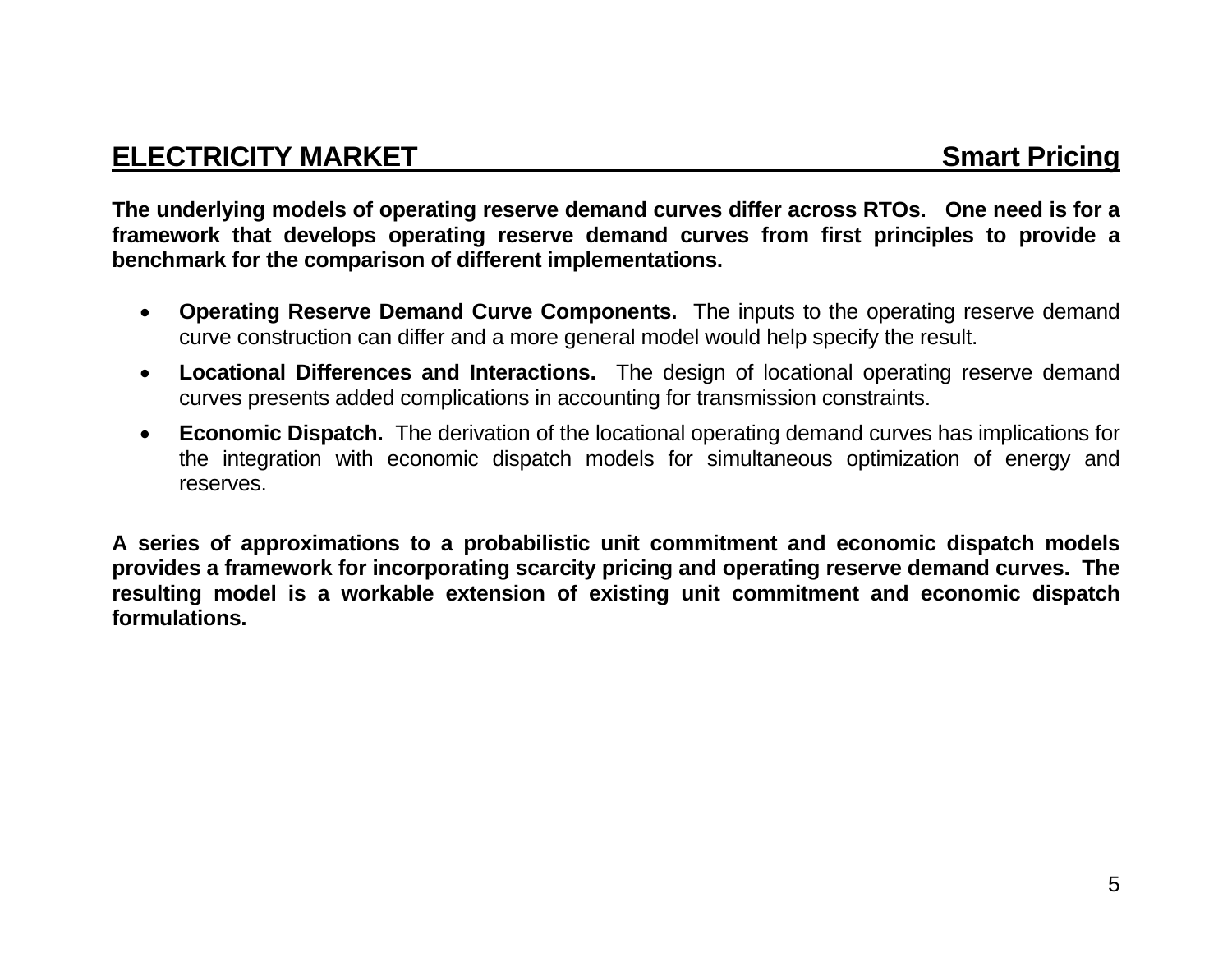**Begin with an expected value formulation of a single period, lossless economic dispatch that might**  appeal in principle. Given benefit (*B*) and cost (*C*) functions, demand (*d*), generation (*g*), plant **capacity (***Cap***), reserves (** *<sup>r</sup>***), commitment decisions (** *<sup>u</sup>***), transmission constraints (** *H***), and state probabilities (** *p***):** 

$$
\begin{aligned}\n\underset{\substack{y^i, d^i, g^i, r, u \in (0,1)}}{\text{Max}} & p_0 \left( B^0 \left( d^0 \right) - C^0 \left( g^0, r, u \right) \right) + \sum_{i=1}^N p_i \left( B^i \left( d^i, d^0 \right) - C^i \left( g^i, g^0, r, u \right) \right) \\
\text{s.t.} \\
y^i &= d^i - g^i, \quad i = 0, 2, \dots, N, \\
t^i y^i &= 0, \quad i = 0, 1, 2, \dots, N, \\
H^i y^i & \le b^i, \quad i = 0, 1, 2, \dots, N, \\
g^0 + r & \le u \cdot \text{Cap}^0, \\
g^i & \le g^0 + r, \quad i = 1, 2, \dots, N, \\
r & \le r_{\text{max}}, \\
g^i & \le u \cdot \text{Cap}^i, \quad i = 0, 2, \dots, N.\n\end{aligned}
$$

Suppose there are *K* possible contingencies. The interesting cases have  $\textit{k} \gg$ 10 $^3$ . The number of possible system states is  $\,N=2^{\kappa}$  , or more than the stars in the Milky Way. Some approximation will be in order. $^3$ 

<sup>&</sup>lt;sup>3</sup> Shams N. Siddiqi and Martin L. Baughman, "Reliability Differentiated Pricing of Spinning Reserve," IEEE Transactions on Power Systems, Vol. 10, No. 3, August 1995, pp.1211-1218. José M. Arroyo and Francisco D. Galiana, "Energy and Reserve Pricing in Security and Network-Constrained Electricity Markets," IEEE Transactions On Power Systems, Vol. 20, No. 2, May 2005, pp. 634-643. François Bouffard, Francisco D. Galiana, and Antonio J. Conejo,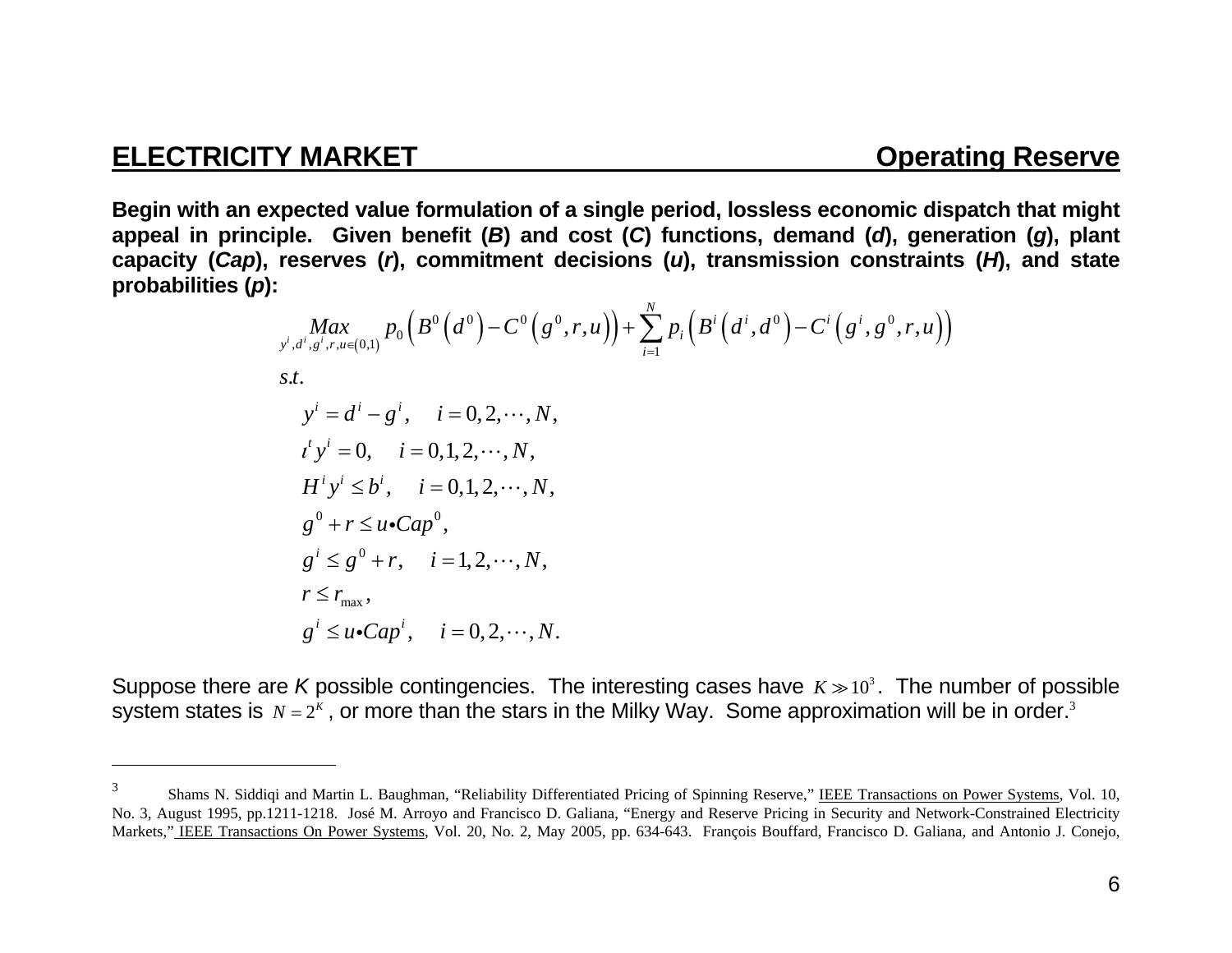Introduce random changes in load  $\varepsilon^i$  and possible lost load  $l^i$  in at least some conditions.

$$
\begin{aligned}\n\max_{y^i, d^i, g^i, r, u \in (0,1)} p_0 \left( B^0 \left( d^0 \right) - C^0 \left( g^0, r, u \right) \right) + \sum_{i=1}^N p_i \left( B^i \left( d^o + \varepsilon^i, -l^i, d^0 \right) - C^i \left( g^i, g^0, r, u \right) \right) \\
\text{s.t.} \\
y^0 &= d^0 - g^0, \\
y^i &= d^0 + \varepsilon^i - g^i - l^i, \quad i = 1, 2, \dots, N, \\
t^i y^i &= 0, \quad i = 0, 1, 2, \dots, N, \\
H^i y^i & \le b^i, \quad i = 0, 1, 2, \dots, N, \\
g^0 + r &\le u \cdot \text{Cap}^0, \\
g^i &\le g^0 + r, \quad i = 1, 2, \dots, N, \\
r & \le r_{\text{max}}, \\
g^i &= u \cdot \text{Cap}^i, \quad i = 0, 2, \dots, N.\n\end{aligned}
$$

Simplify the benefit and cost functions:

$$
Bi(do + \varepsiloni, -li, d0) \approx B0(d0) + kdi - vtli , \qquad Ci(gi, g0, r, u) \approx C0(g0, r, u) + kgi.
$$

This produces a separable approximate objective function:

$$
p_0\Big(B^0\Big(d^0\Big)-C^0\Big(g^0,r,u\Big)\Big)+\sum_{i=1}^N p_i\Big(B^i\Big(d^0,-l^i,d^0\Big)-C^i\Big(g^i,g^0,r,u\Big)\Big)=B^0\Big(d^0\Big)-C^0\Big(g^0,r,u\Big)+\sum_{i=1}^N p_i\Big(k_d^i-k_g^i\Big)-\nu^i\sum_{i=1}^N p_i l^i.
$$

<sup>&</sup>quot;Market-Clearing With Stochastic Security—Part I: Formulation," IEEE Transactions On Power Systems, Vol. 20, No. 4, November 2005, pp. 1818-1826; "Part II: Case Studies," pp. 1827-1835.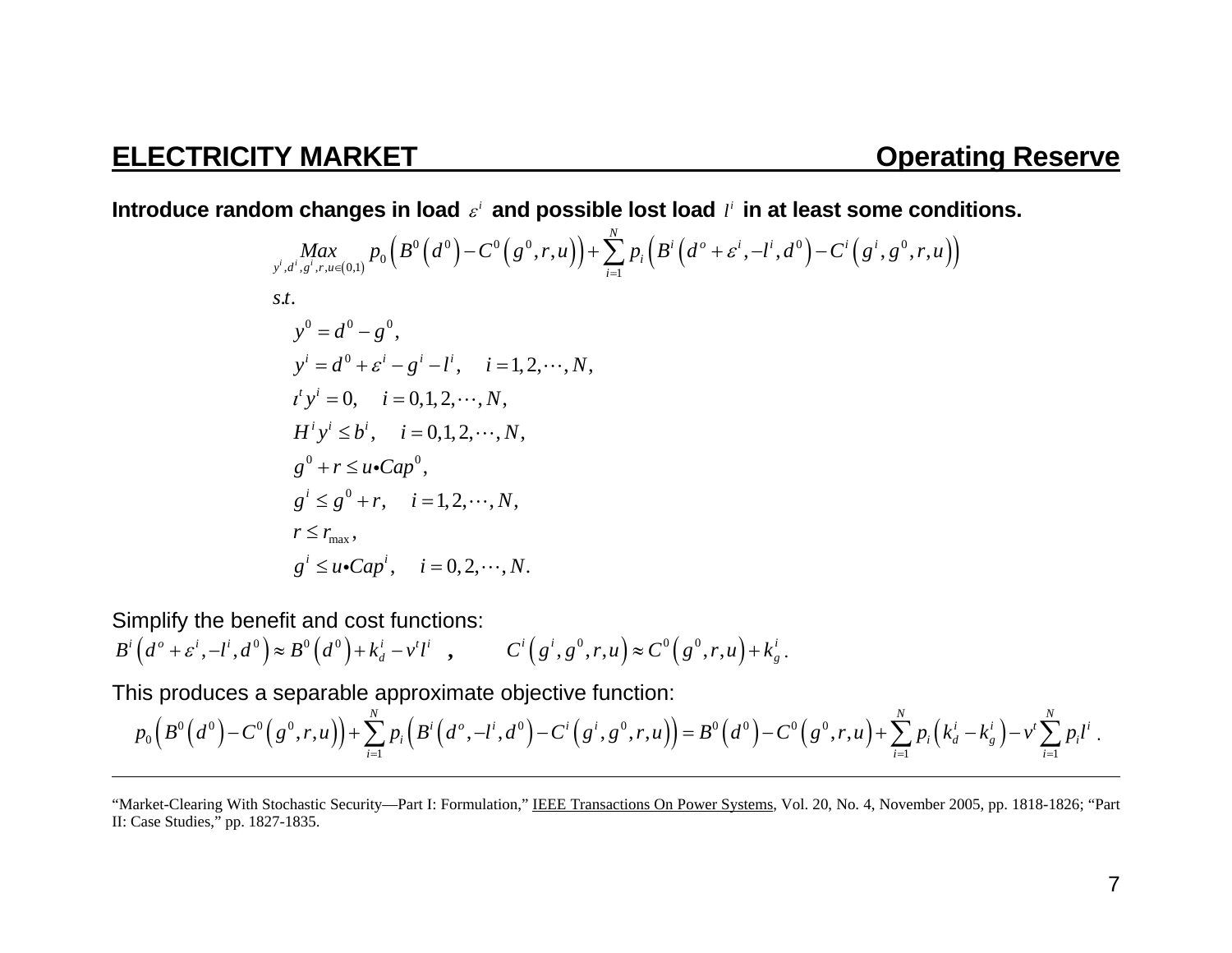**The revised formulation highlights the pre-contingency objective function and the role of the value of the expected undeserved energy.** 

$$
\begin{aligned}\n\max_{y^i, d^i, g^i, r, u \in (0,1)} B^0 \left( d^0 \right) - C^0 \left( g^0, r, u \right) - v^t \sum_{i=1}^N p_i l^i \\
s.t. \\
y^0 &= d^0 - g^0, \\
y^i &= d^0 + \varepsilon^i - g^i - l^i, \quad i = 1, 2, \dots, N, \\
t^t y^i &= 0, \quad i = 0, 1, 2, \dots, N, \\
H^i y^i \le b^i, \quad i = 0, 1, 2, \dots, N, \\
g^i \le g^0 + r, \quad i = 1, 2, \dots, N, \\
r \le r_{\text{max}}, \\
g^i \le u \cdot \text{Cap}^i, \quad i = 0, 2, \dots, N.\n\end{aligned}
$$

There are still too many system states.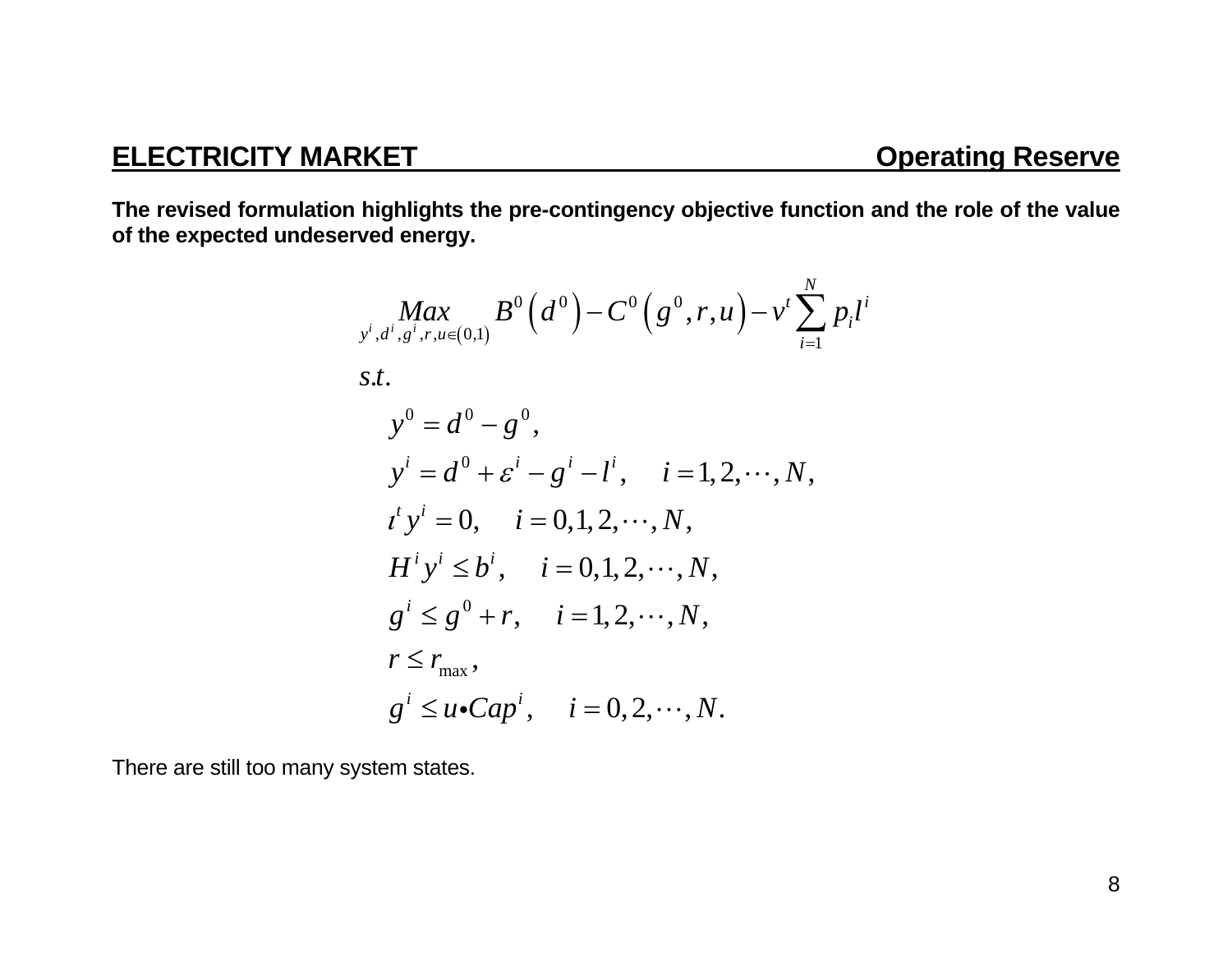**Define the optimal value of expected unserved energy (VEUE) as the result of all the possible optimal post-contingency responses given the pre-contingency commitment and scheduling decisions.** 

$$
VEUE(d^{0}, g^{0}, r, u) = Min \ v^{t} \sum_{j^{i}, g^{i}, l^{i}}^{N} p_{i}l^{i}
$$
  
s.t.  

$$
y^{i} = d^{0} + \varepsilon^{i} - g^{i} - l^{i}, \quad i = 1, 2, \cdots, N,
$$

$$
t^{t} y^{i} = 0, \quad i = 1, 2, \cdots, N,
$$

$$
H^{i} y^{i} \leq b^{i}, \quad i = 1, 2, \cdots, N,
$$

$$
g^{i} \leq g^{0} + r, \quad i = 1, 2, \cdots, N,
$$

$$
g^{i} \leq u \cdot Cap^{i}, \quad i = 1, 2, \cdots, N.
$$

This second stage problem subsumes all the redispatch and curtailment decisions over the operating period after the commitment and scheduling decisions.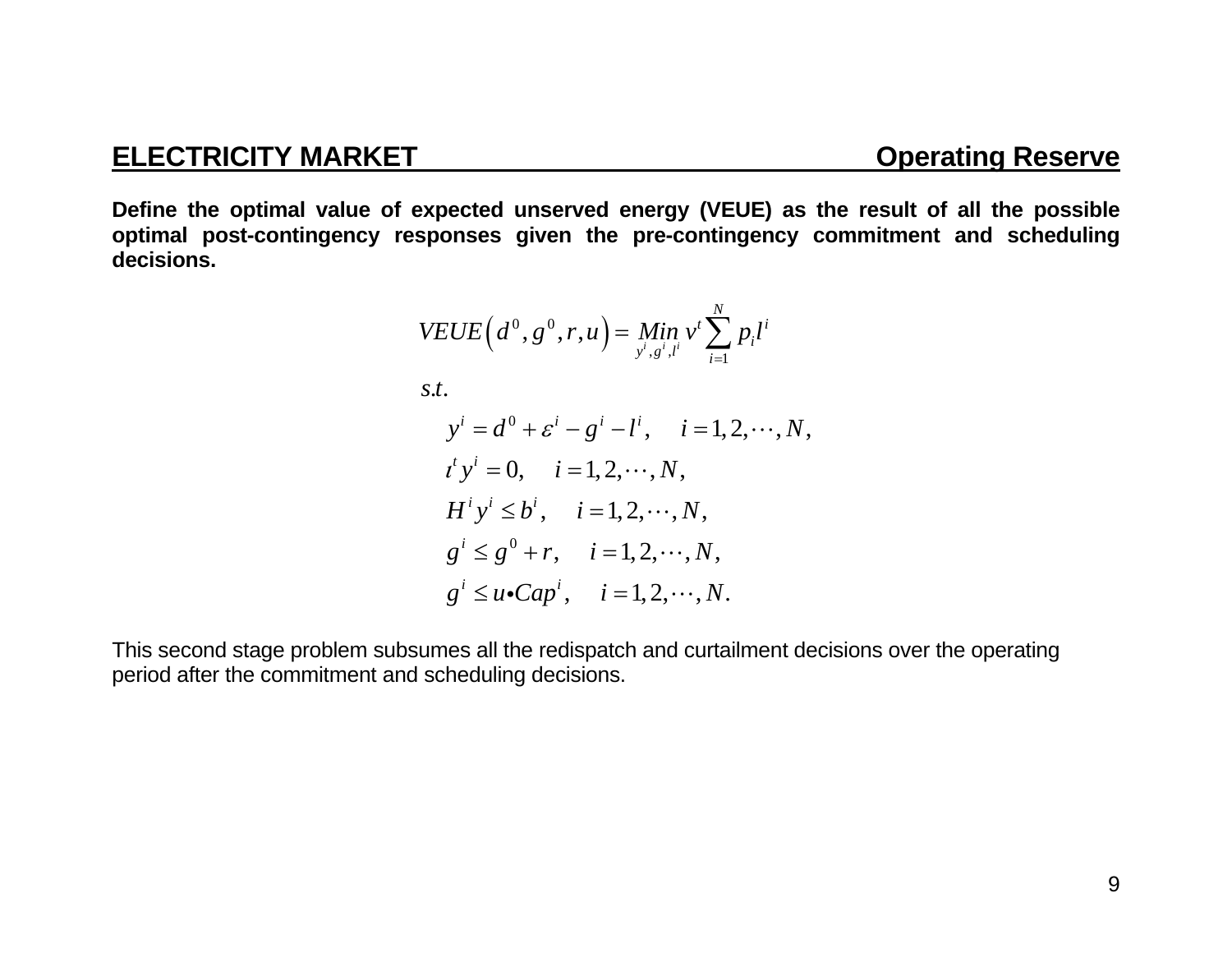**The expected value formulation reduces to a much more manageable scale with the introduction of the implicit VEUE function.** 

$$
\begin{aligned}\n&\underset{y^0, d^0, g^0, r, u \in (0,1)}{\text{Max}} B^0(d^0) - C^0(g^0, r, u) - VEUE(d^0, g^0, r, u) \\
&s.t. \\
&y^0 = d^0 - g^0, \\
&t^t y^0 = 0, \\
&H^0 y^0 \le b^0, \\
&g^0 + r \le u \cdot Cap^0, \\
&r \le r_{\text{max}}, \\
&g^0 \le u \cdot Cap^0.\n\end{aligned}
$$

The optimal value of expected unserved energy defines the demand for operating reserves. This formulation of the problem follows the outline of existing operating models except for the exclusion of contingency constraints.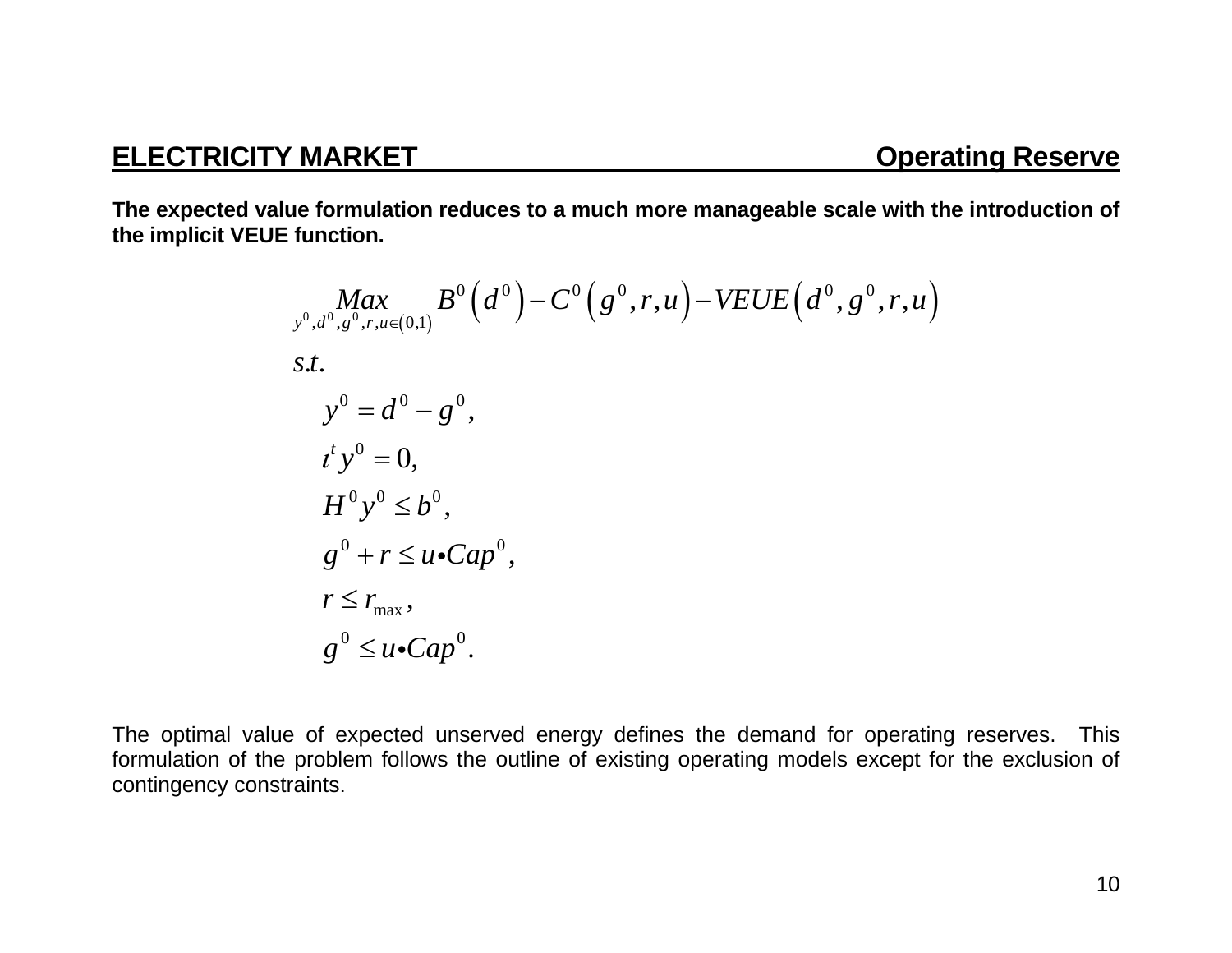**The deterministic approach to security constrained economic dispatch includes lower bounds on the required reserve to ensure that for a set of monitored contingencies (e.g., an n-1 standard) there is sufficient operating reserve and transmission capacity to maintain the system for an emergency period.** 

Suppose that the maximum generation outage contingency quantity is  $r_{\scriptscriptstyle Min}$ . Let the  $K_{\scriptscriptstyle M}$  monitored transmission contingency constraints be  $H^i y^0 \leq \tilde{b}^i$ . Then we obtain a standard form of security constrained unit commitment and economic dispatch with the addition of the value of expected unserved energy.

$$
\begin{aligned}\n\underset{\mathbf{y}^{0}, \mathbf{d}^{0}, \mathbf{g}^{0}, \mathbf{r}, u \in (0,1)}{\operatorname{Max}} B^{0}(d^{0}) - C^{0}(g^{0}, r, u) - VEUE\left(d^{0}, g^{0}, r - r_{\min}, u\right) \\
\text{s.t.} \\
y^{0} &= d^{0} - g^{0}, \\
t^{t} y^{0} &= 0, \\
H^{0} y^{0} & \leq b^{0}, \\
H^{i} y^{0} & \leq \tilde{b}^{i}, \quad i = 1, 2, \cdots, K_{M}, \\
g^{0} + r & \leq u \cdot Cap^{0} \\
r & \leq r_{\max}, \\
r \geq r_{\min}, \\
g^{0} & \leq u \cdot Cap^{0}.\n\end{aligned}
$$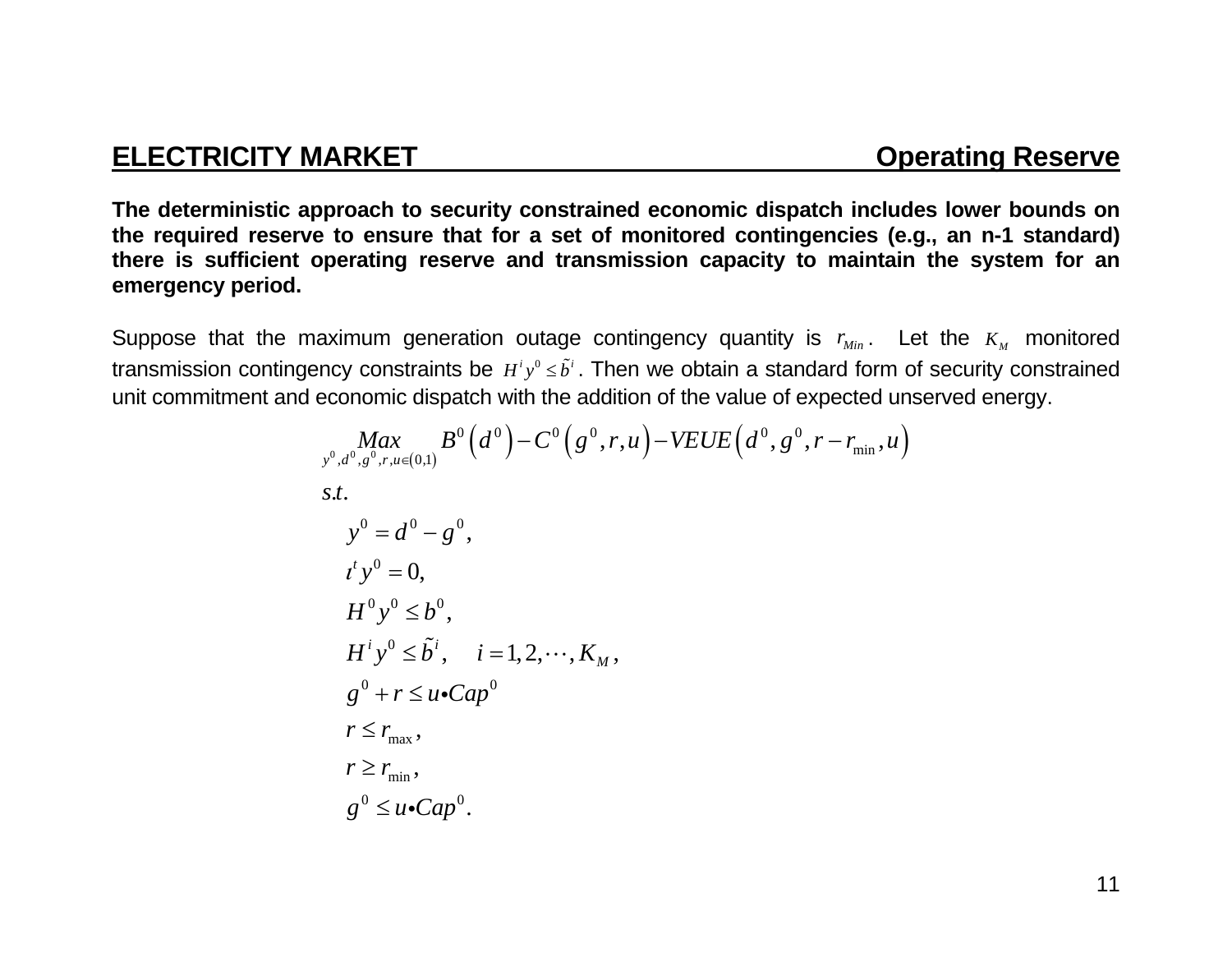**A difficulty with defining a locational operating reserve demand curve is the complexity of the interactions among locations plus interactions with the transmission grid. A similar problem appears in the evaluation of planned transmission and generation investment.** 

- • **Expected Values.** The basic formulation of the real-time economic dispatch problem is built on a particular configuration of the transmission grid and the usual application of Kirchoff's laws. The operating reserve and long-term planning problem share a focus on the expected values of outcomes across different conditions. The expected value in principle applies probabilities across many configurations and the expected value need not follow the individual dictates of Kirchoff's laws.
- • **Zonal Model.** The expected value formulation rationalizes approximation in a zonal model. The zonal application across a wide range of conditions is a regular feature of RTO transmission planning and resource adequacy calculations.
	- o **Zones with Closed Interfaces.** Areas with limited transmission are defined and treated as having a close interface with a capacity limit for emergency transfers from the rest of the system.
	- o **Capacity Emergency Transfer Limit (CETL).** Conservative transmission standards (e.g., 1 day in 25 years) apply to simulations that determine the transfer limit.<sup>4</sup>
- $\bullet$  **Interface Limits.** Although the exact CETL calculations might not be appropriate for short-term reserve management, the analogy could be applied to determine closed interface limits.

<sup>4</sup> PJM , *2008 PJM Reserve Requirement Study*, October 8, 2008, Appendix H.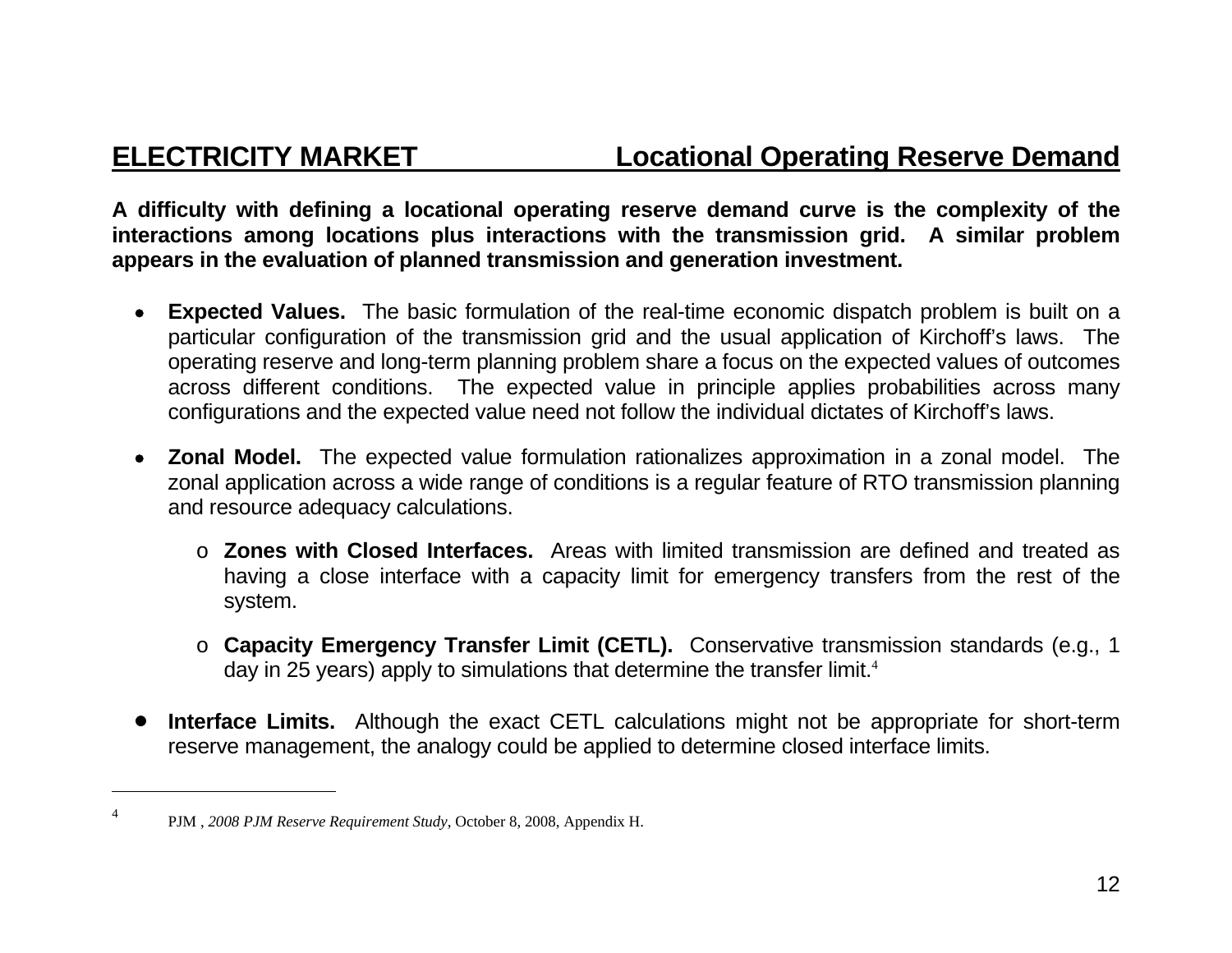**Suppose that the** *LOLP* **distribution at each node could be calculated.<sup>5</sup> This would give rise to an operating reserve demand curve at each node.** 



<sup>&</sup>lt;sup>5</sup> Eugene G. Preston, W. Mack Grady, Martin L. Baughman, "A New Planning Model for Assessing the Effects of Transmission Capacity Constraints on the Reliability of Generation Supply for Large Nonequivalenced Electric Networks," IEEE Transactions on Power Systems, Vol. 12, No. 3, August 1997, pp. 1367-1373. J. Choi, R. Billinton, and M. Futuhi-Firuzabed, "Development of a Nodal Effective Load Model Considering Transmission System Element Unavailabilities," IEE Proceedings - Generation, Transmission and Distribution, Vol. 152, No. 1, January 2005, pp. 79-89.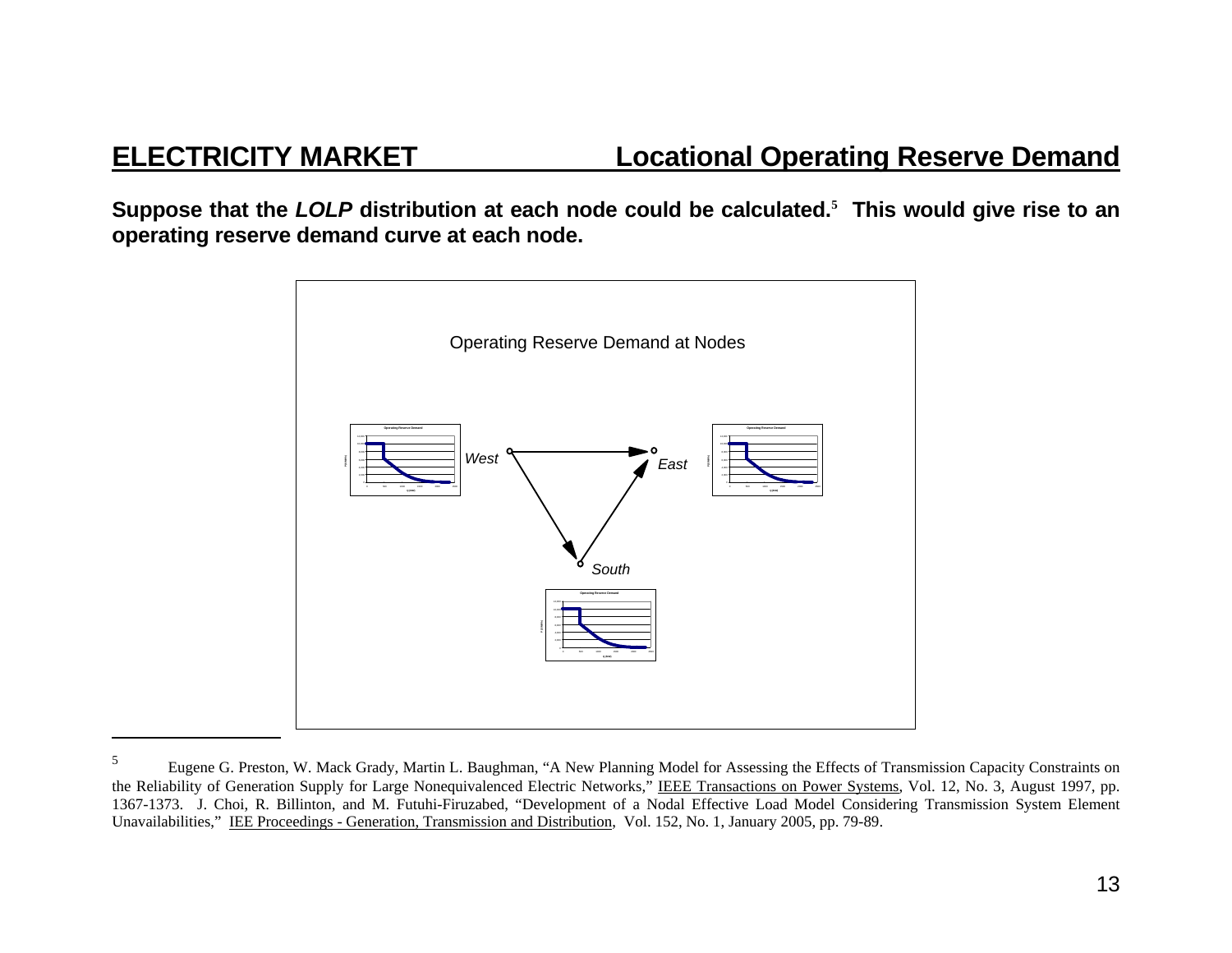## **ELECTRICITY MARKET Cascading Zonal Operating Reserve**

**The next piece is a model of simultaneous dispatch of operating reserves and energy. One approach for the operating reserve piece is a cascading zonal model (e.g., NYISO reserve pricing).** 



The result is that the input operating reserve price functions are additive premiums that give rise to an implicit operating reserve demand curves with higher prices.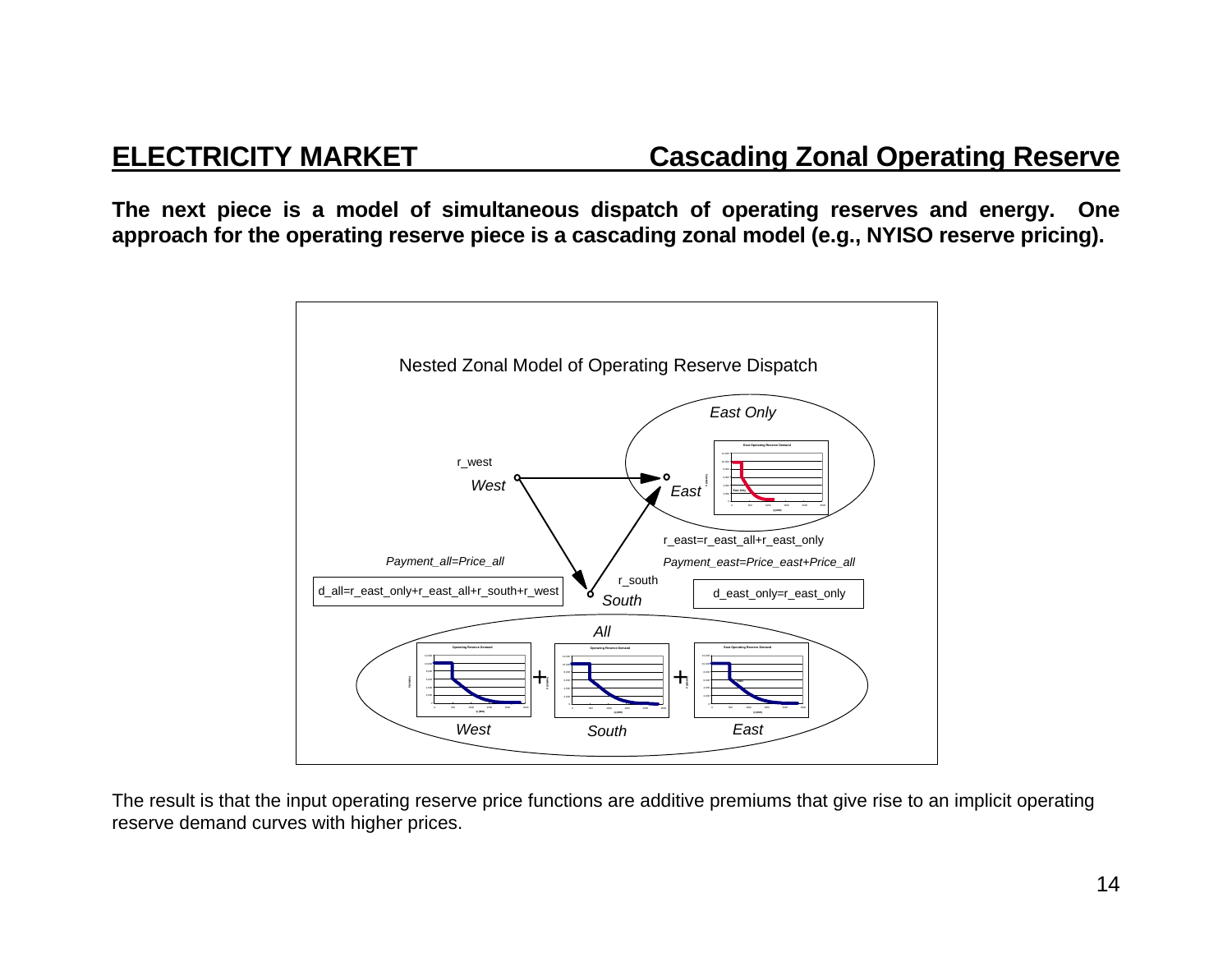## **ELECTRICITY MARKET SERVIFY AND RESERVE Interface Limited Operating Reserve**

**An alternative approach would be to overlay a transportation model with interface transfer limits on operating reserve "shipments." The resulting prices are on the demand curves, but the model requires estimation of the (dynamic) transfer capacities. This is similar to the PJM installed capacity deliverability model, but specified an hour ahead rather than years ahead.** 

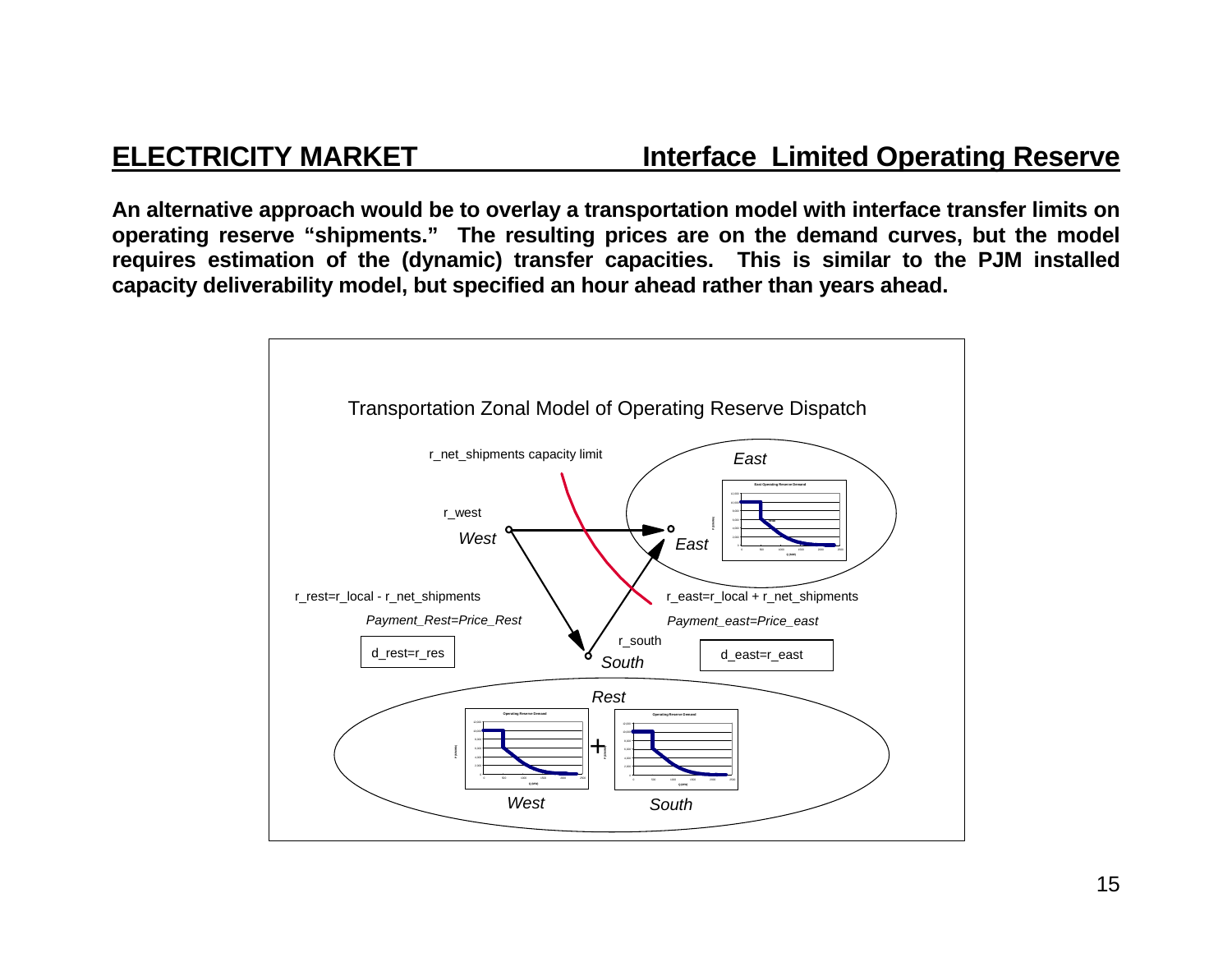**The expected value formulation with zonal approximation of the value of expected unserved energy provides a model for integrating zonal locational operating reserve requirements.** 

$$
\begin{aligned}\n\underset{\mathbf{y}^{0},d^{0},\mathbf{g}^{0},r,\overline{r},u\in\{0,1\}}{\text{Max}} & B^{0}\left(d^{0}\right)-C^{0}\left(\mathbf{g}^{0},r,u\right)-ZVEUE\left(d^{0},\mathbf{g}^{0},r-r_{\min},\overline{r},u\right) \\
\text{s.t.} \\
\mathbf{y}^{0} &=d^{0}-\mathbf{g}^{0}, \\
\quad t^{i}\mathbf{y}^{0} &=0, \\
H^{0}\mathbf{y}^{0} &\leq b^{0}, \\
H^{i}\mathbf{y}^{0} &\leq \tilde{b}^{i}, \quad i=1,2,\cdots,K_{M}, \\
\mathbf{g}^{0} &+r \leq u \cdot \text{Cap}^{0}, \\
A^{0}\mathbf{y}^{0} &+\overline{r} \leq \overline{r}_{\text{int}}, \\
r \leq r_{\text{max}}, \\
r \geq r_{\text{min}}, \\
\mathbf{g}^{0} &\leq u \cdot \text{Cap}^{0}.\n\end{aligned}
$$

The operating reserves trade off against energy dispatch  $(g^0 + r \le u \cdot Cap^0)$ , allocation of zonal interface capacity  $\bar{r}$  trades off with power flow dispatch across the interface  $(A^0y^0+\bar{r}\leq \bar{r}_{_{int}})$ , and there are limits on use of individual reserves (  $r$   $\le$   $r_{\rm max}$  ).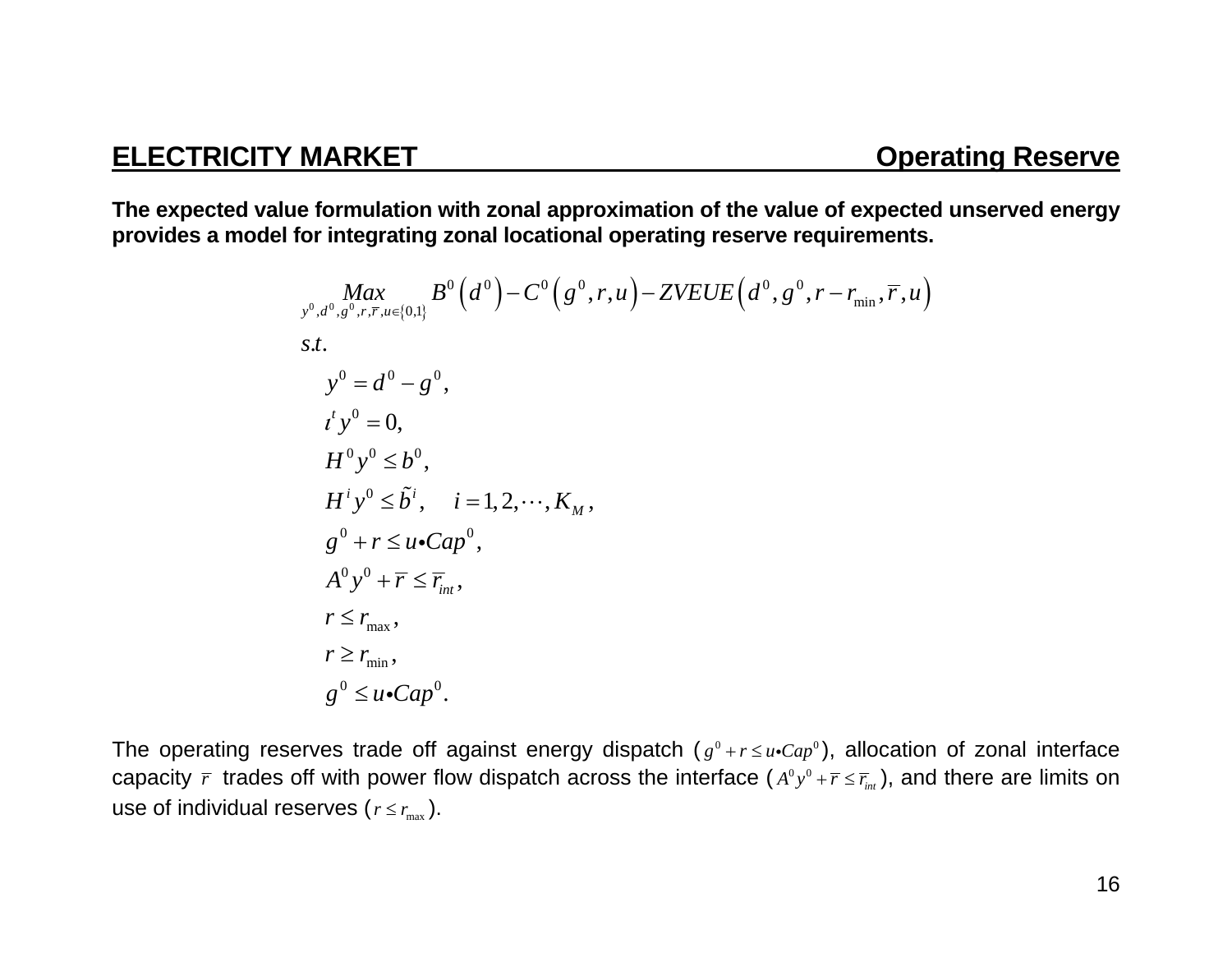$g^{0} \leq \tilde{u}$ •Cap<sup>0</sup>.

With sufficient regularity assumptions and a given unit commitment ( $\tilde{u}$  ), if ( $\tilde{d}^0, \tilde{g}^0, \tilde{r}, \tilde{\bar{r}}$  ) is a solution of **the optimal dispatch, then it is also a solution of the approximation problem using "demand curves" to characterize the zonal value of expected unserved energy.** 

$$
Max_{y^0,d^0,g^0,r,\overline{r}} B^0(d^0) - C^0(g^0,r,\tilde{u}) - \nabla ZVEUE\left(\tilde{d}^0,\tilde{g}^0,\tilde{r} - r_{\min},\tilde{r},\tilde{u}\right)^t \left(d^0,g^0,r - r_{\min},\overline{r}\right)
$$
  
s.t.  
\n
$$
y^0 = d^0 - g^0,
$$
  
\n
$$
t'y^0 = 0,
$$
  
\n
$$
H^0 y^0 \leq b^0,
$$
  
\n
$$
H^i y^0 \leq \tilde{b}^i, \quad i = 1, 2, \dots, K_M,
$$
  
\n
$$
g^0 + r \leq \tilde{u} \cdot Cap^0,
$$
  
\n
$$
A^0 y^0 + \overline{r} \leq \overline{r}_{\min},
$$
  
\n
$$
r \geq r_{\min},
$$
  
\n
$$
r \geq r_{\min},
$$

Hence if we could characterize the gradient of *ZVEUE* , this would open the way to an iterative solution of the dispatch problem with a demand curve for operating reserves (e.g, PIES method with diagonal demand). The gradient also allows estimation of *ZVEUE* needed for full unit commitment problem.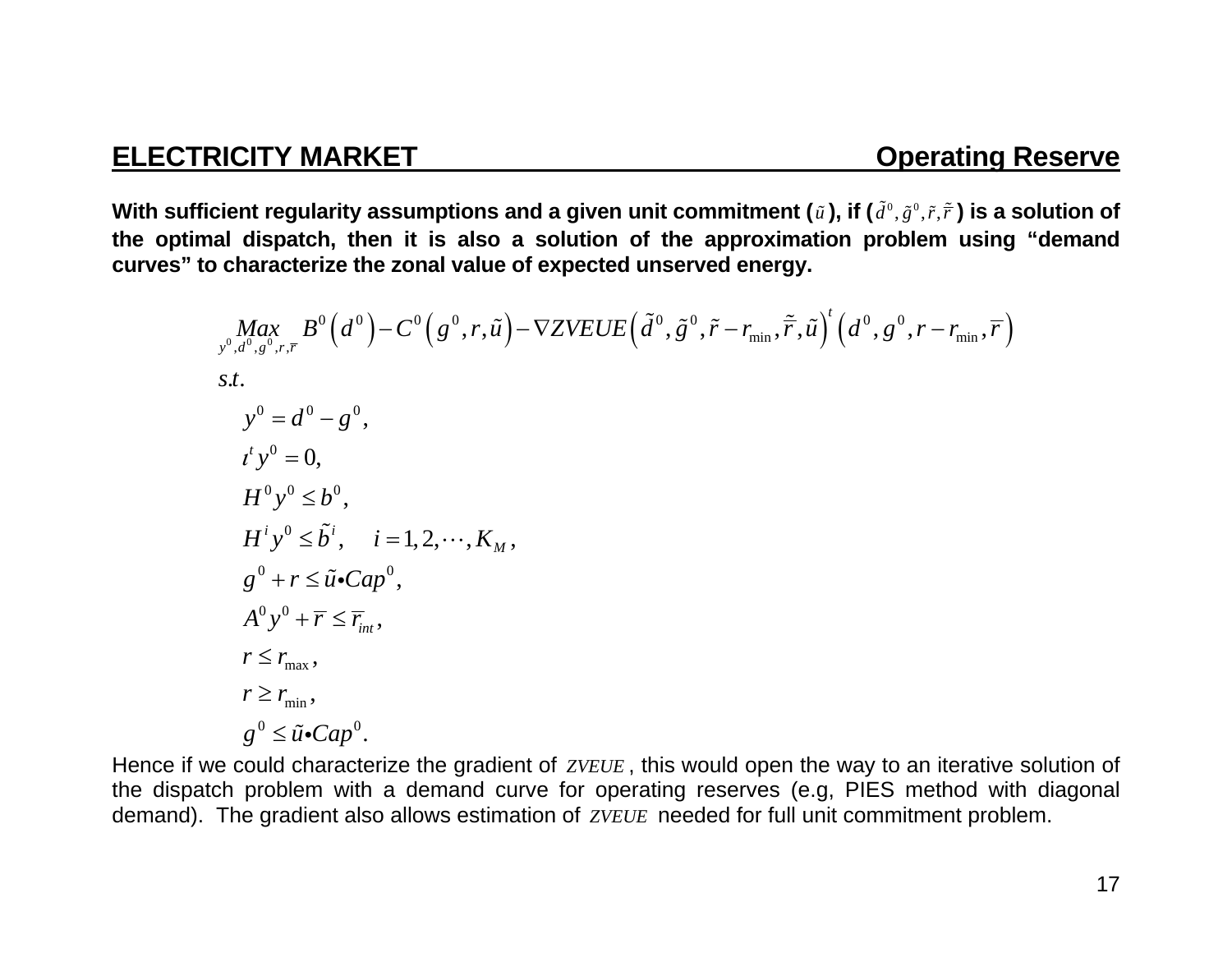**Different variants of operating reserve demand curves can be and have been integrated with energy dispatch. A challenge for any locational operating reserve demand curve is to define a framework for deriving the form of the demand curve.** 

- **Generalize Loss of Load Probability (LOLP) and expected unserved energy from the aggregate system.** The simple model of loss of load from random changes in demand and generation provides a starting point but does not address locational interactions.
- **Integrate reservation of interface capacity.** A zonal model of interface capacity would include tradeoffs between normal energy dispatch and reservation of interface capacity to allow transfer of operating reserves.
- **Derive interaction between reserves in different locations.** Under some conditions, reserves in one location can support outages in another location.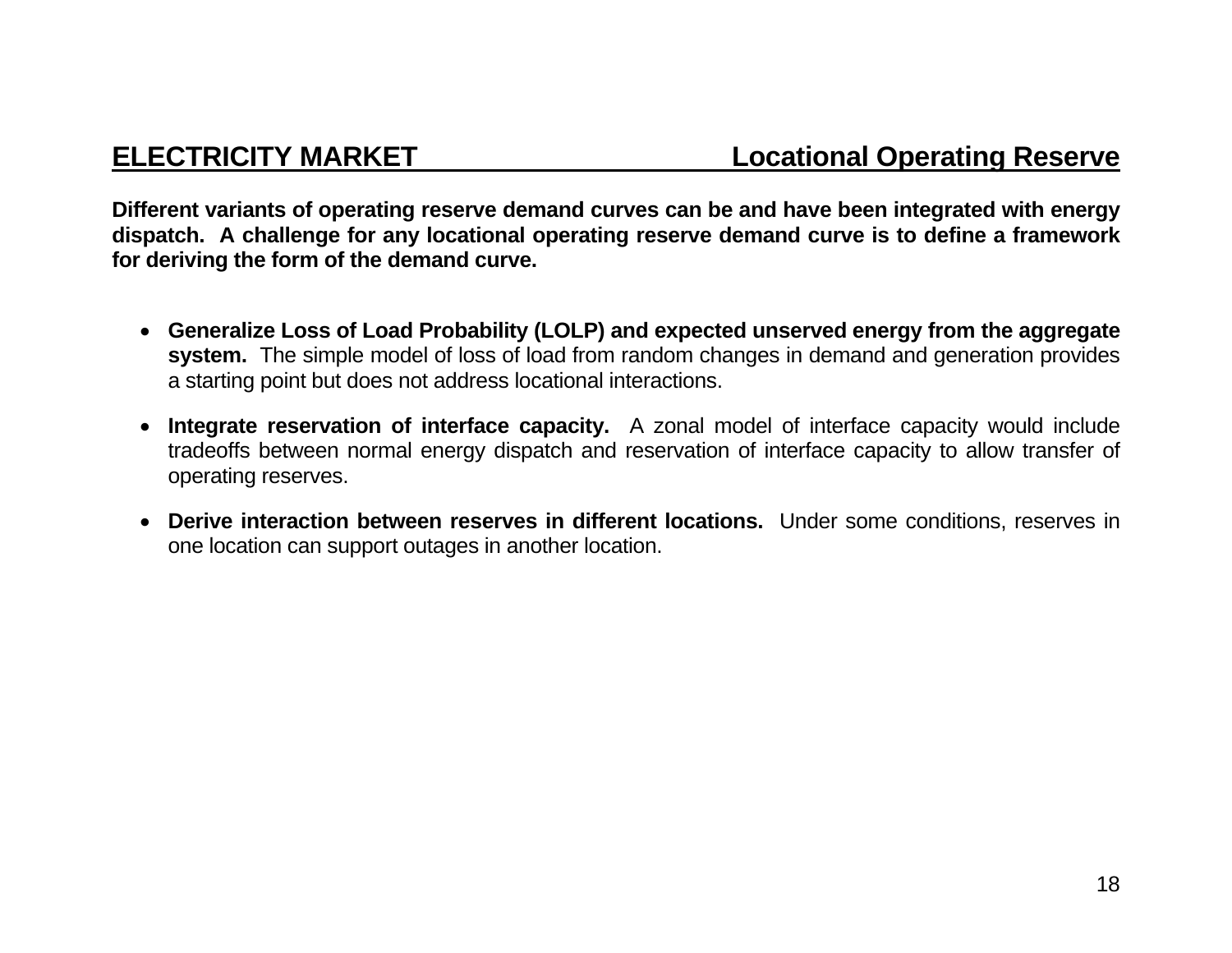**The task is to define a locational operating reserve model that approximates and prices the dispatch decisions made by operators. To illustrate, consider the simplest case with one constrained zone and the rest of the system. The reserves are defined separately and there is a known transfer limit for the closed interface between the constrained zone and the rest of the system.** 

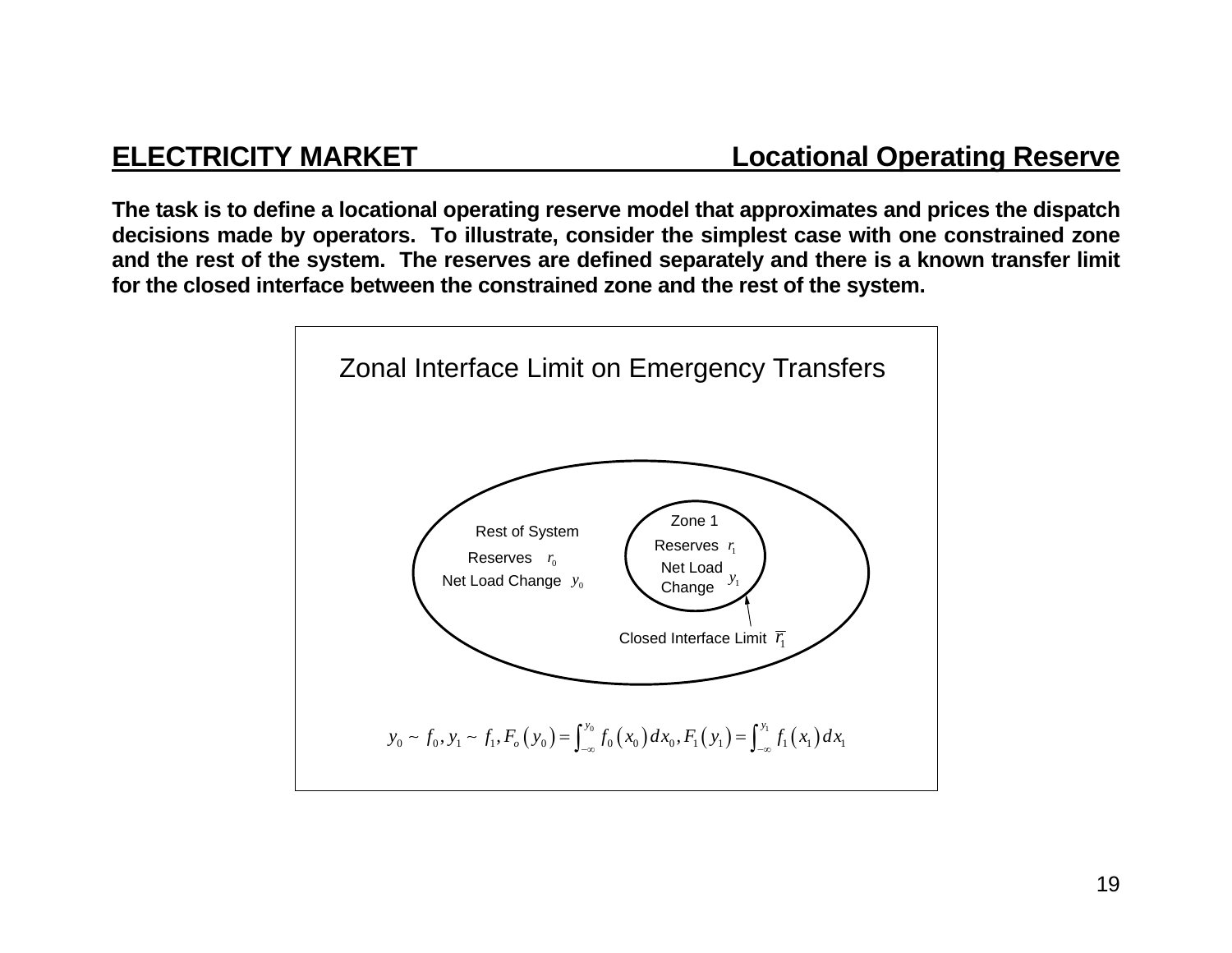**The zonal value of expected unserved energy (ZVEUE) would be an added component of the objective function in economic dispatch. The basic problem determines the configuration of lost load. The derivatives of ZVEUE define the demand curves for operating reserves.** 

$$
ZVEUE(r_0, \overline{r_1}, r_1) = E_y \left[ \underset{l_i \ge 0}{Min} \left\{ v_0 l_0 + v_1 l_1 \middle| y_0 + y_1 - l_0 - l_1 \le r_0 + r_1, y_1 - l_1 \le \overline{r_1} + r_1 \right\} \right]
$$

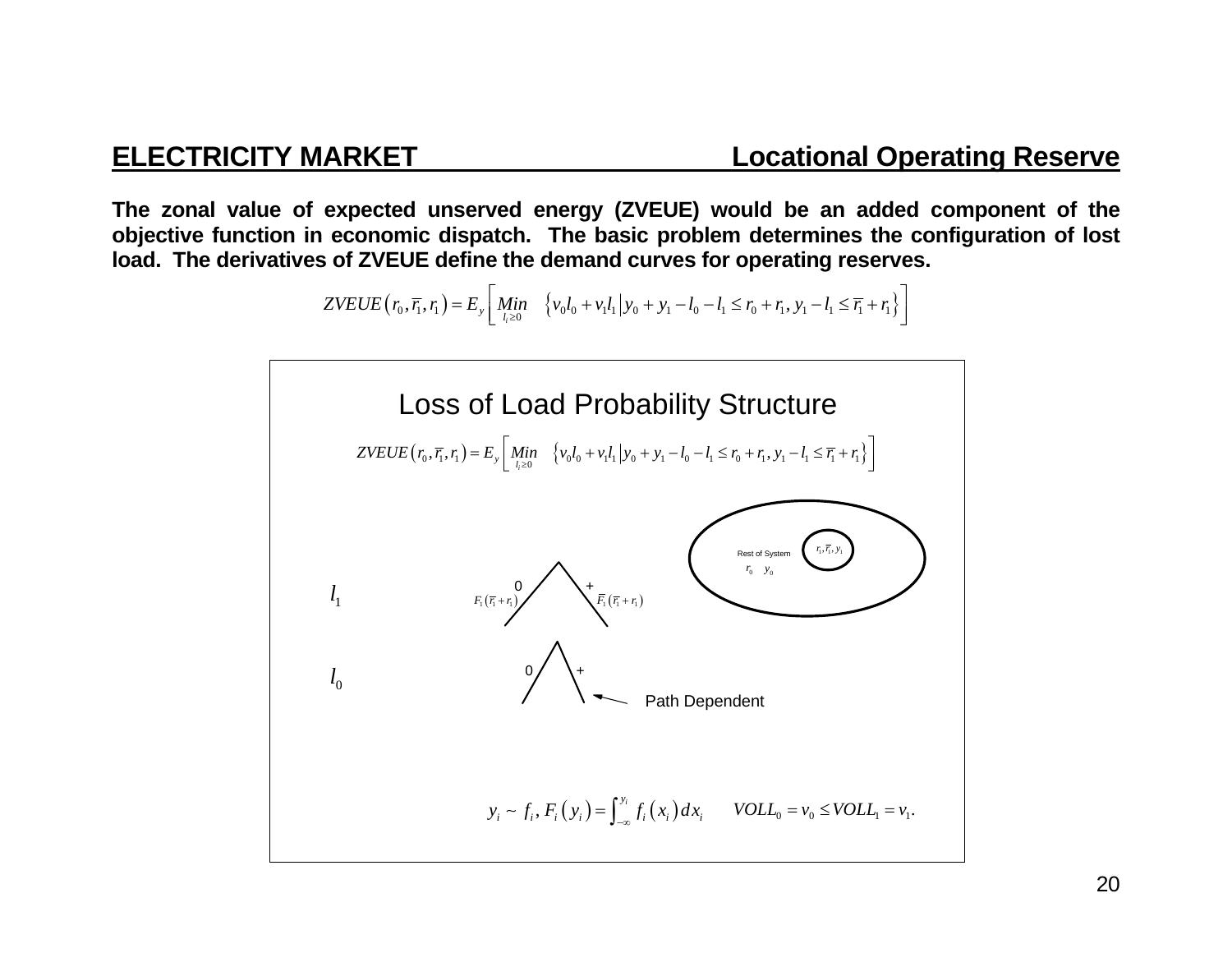**The full ZVEUE is difficult to characterize and calculate. However, inspection of the possible configurations of outages reveals the marginal values of the zonal value of unserved energy, which define the locational demand curves for operating reserves** 

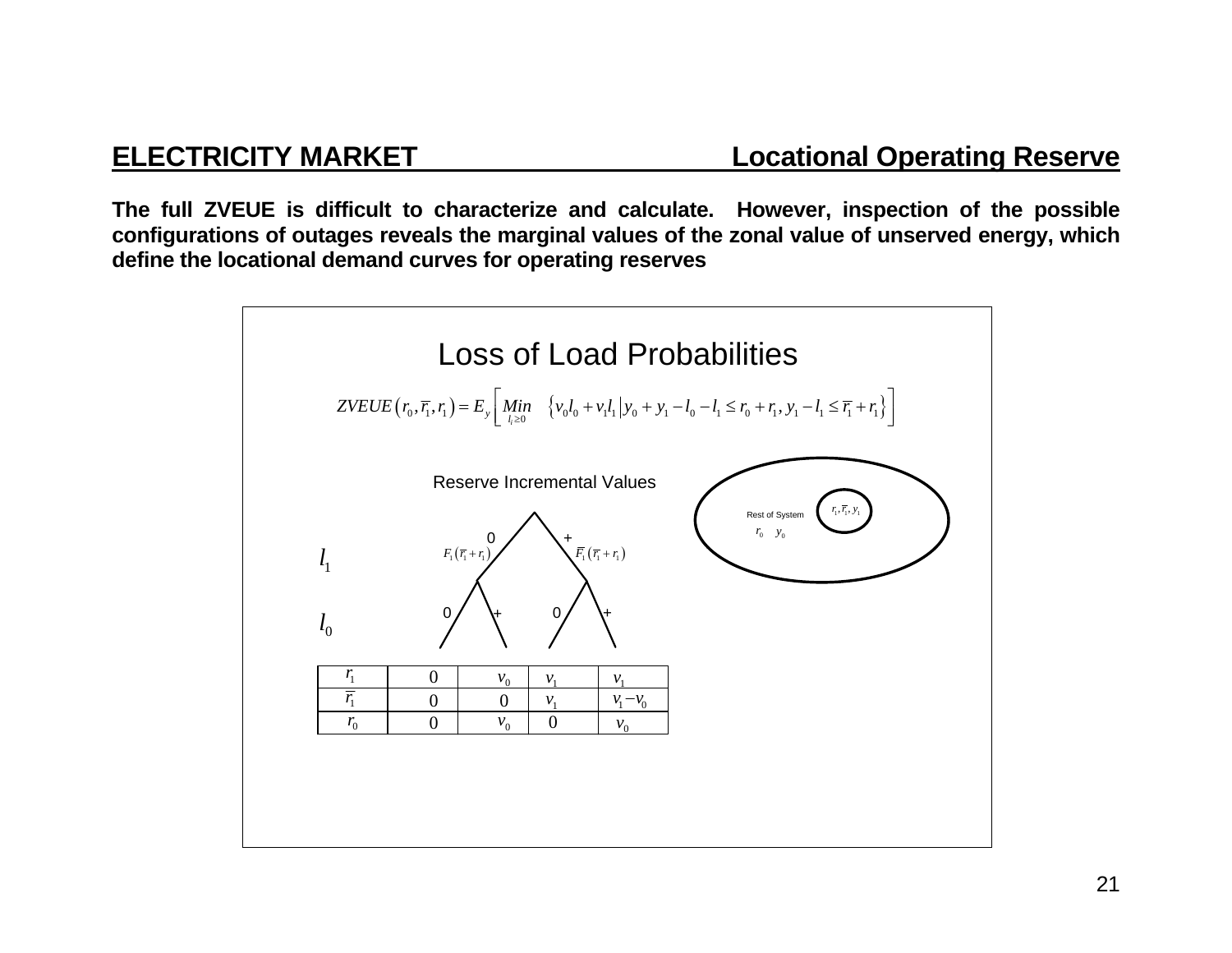**The full ZVEUE is difficult to characterize and calculate. However, inspection of the possible configurations of outages reveals the probabilities for the possible marginal values of the zonal value of unserved energy, which define the locational demand curves for operating reserves.** 

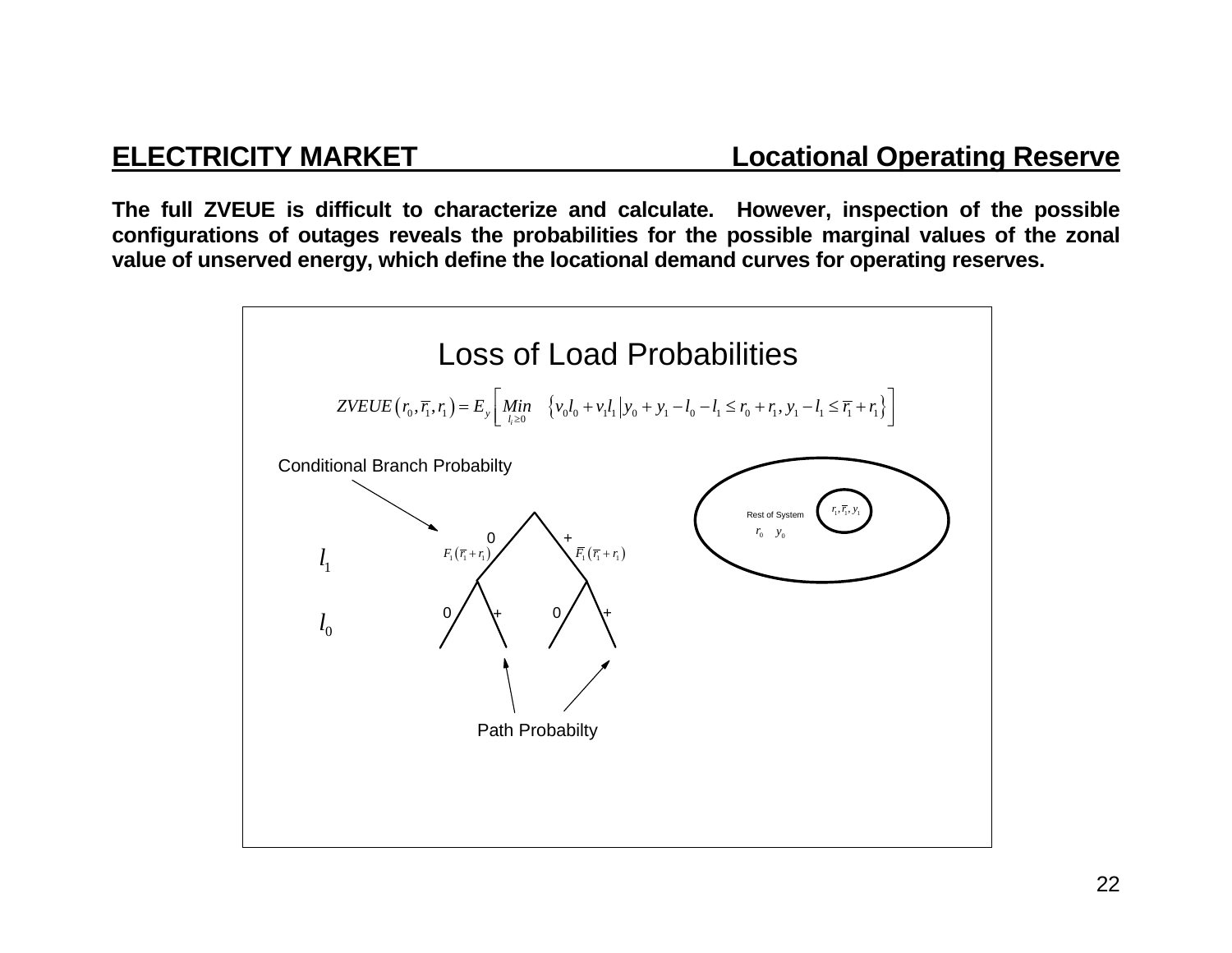**Assuming locational independence of outages, it is straightforward to calculate the probabilities on each path. The loss of load probabilities times the locational VOLL yields the operating reserve demand as a function of all the locational reserves and interface capacities.** 

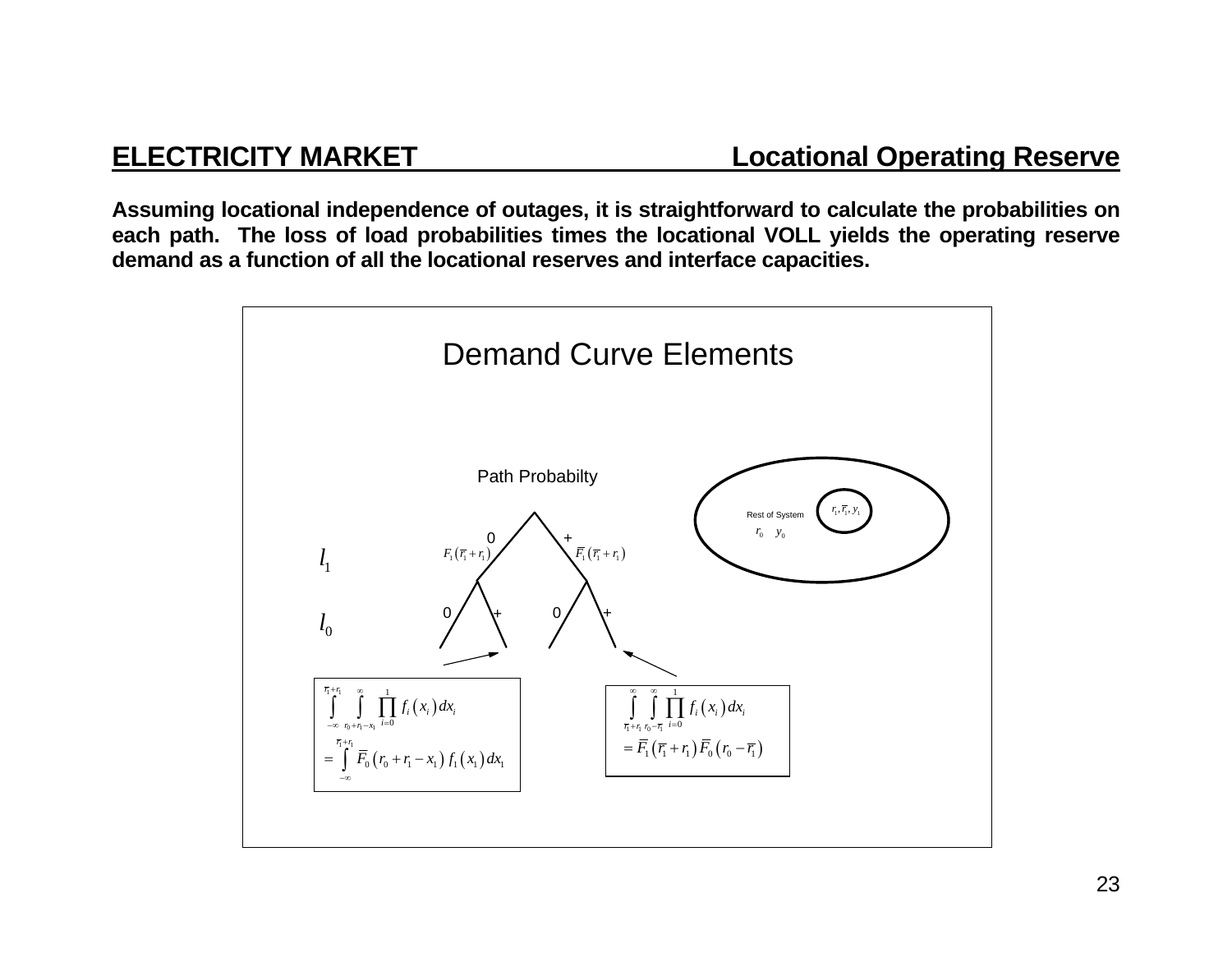**Assuming locational independence of outages, it is straightforward to calculate the probabilities on each path. The loss of load probabilities times the locational VOLL yields the operating reserve demand as a function of all the locational reserves and interface capacities.** 

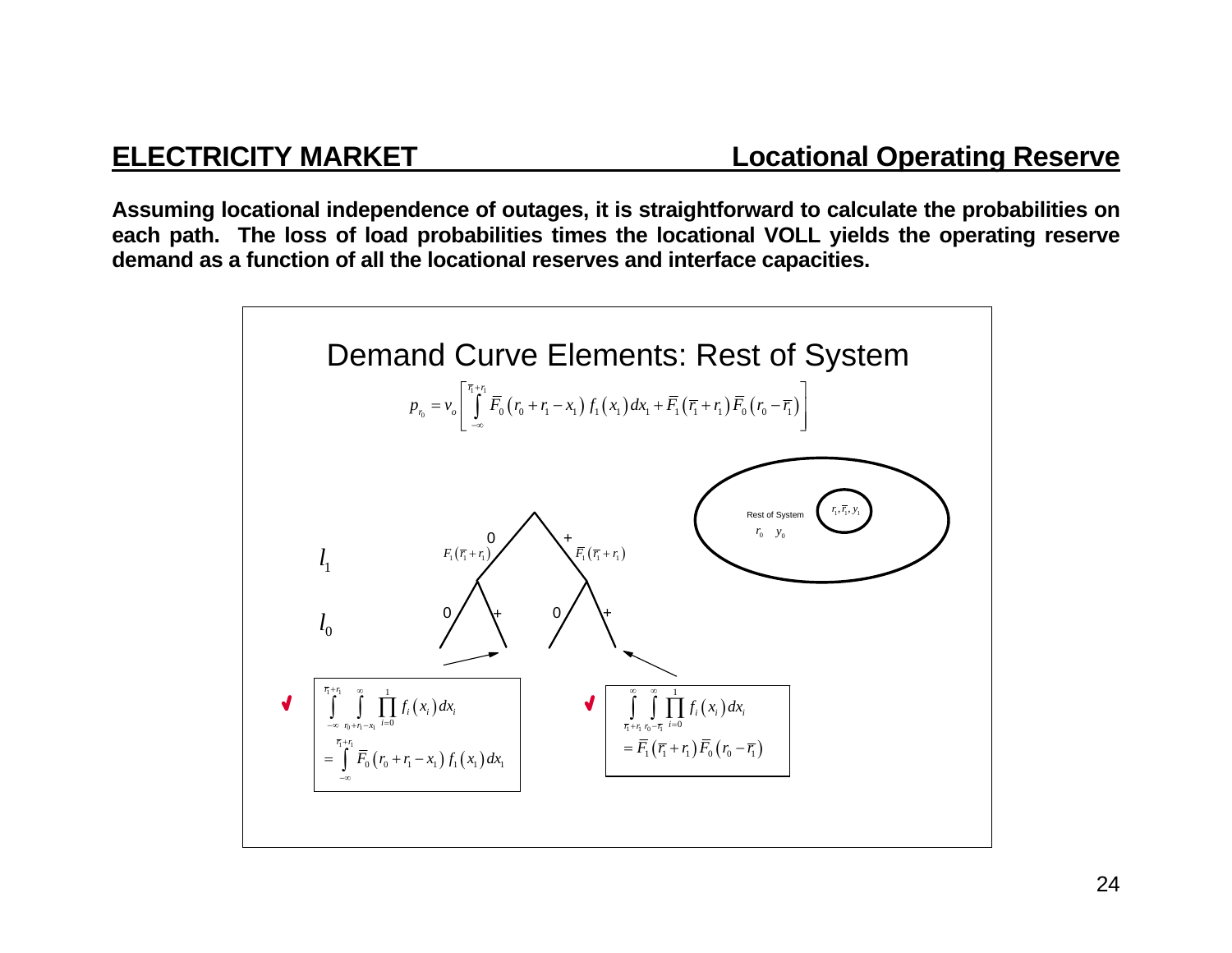**A similar inspection of the possible paths in the trees identifies the probability that an increment of operating reserve would change the unserved energy. The possible configurations of outages reveals the marginal values of the zonal value of unserved energy, which define the locational demand curves for operating reserves.** 

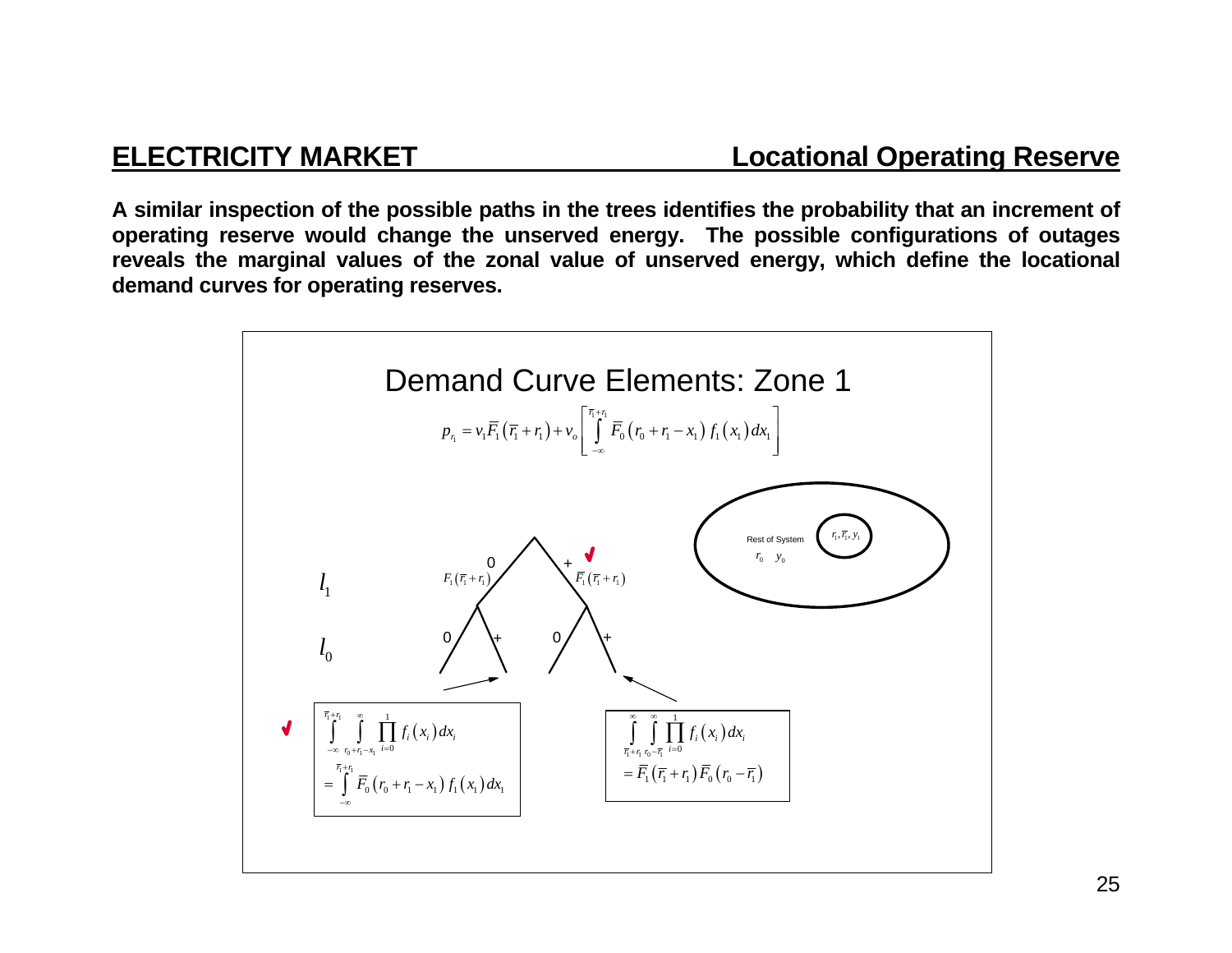**A similar calculation provides the demand for interface capacity as a function of the level of locational operating reserves and interface capacity.** 

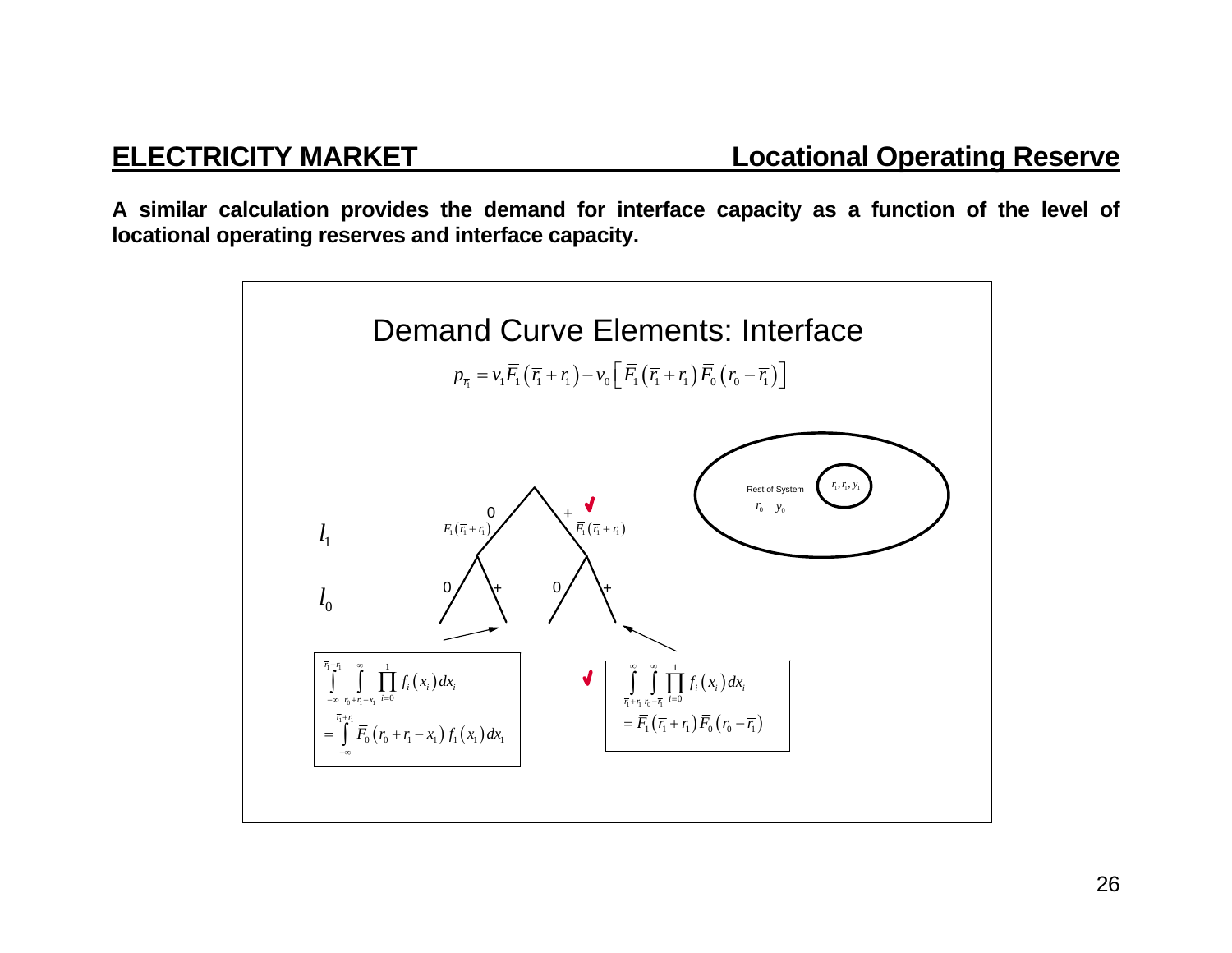### **An illustrative demand curve for the constrained zone.**



$$
p_{r_1} = v_1 \left(1 - F_1 \left(\overline{r_1} + r_1\right)\right) + v_0 \int_{-\infty}^{\overline{r_1} + r_1} \left[1 - F_0 \left(r_0 + r_1 - x_1\right)\right] f_1 \left(x_1\right) dx_1
$$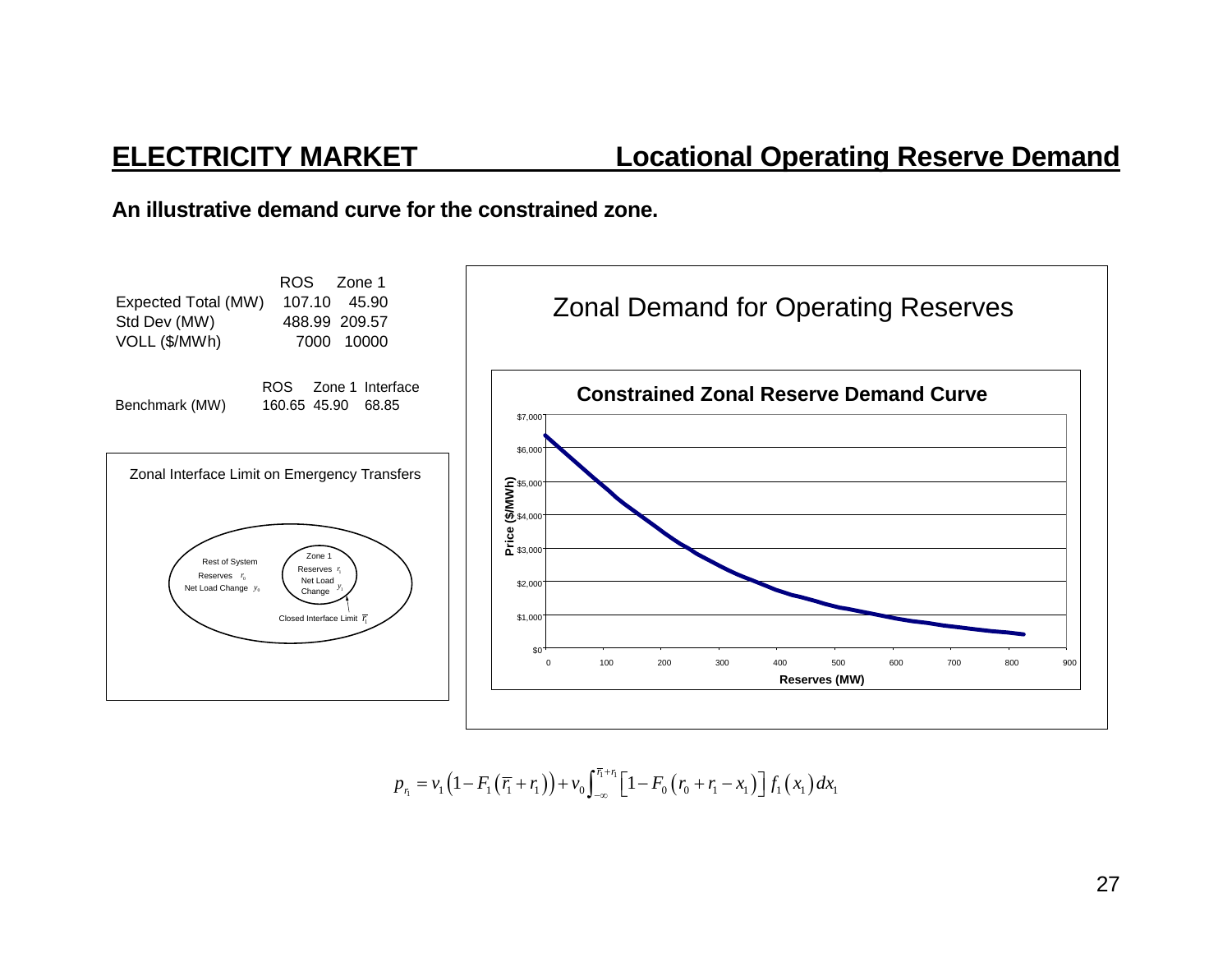### **An illustrative demand curve for the rest of the system.**



$$
p_{r_0} = v_0 \int_{r_0 - \bar{r}_1}^{\infty} \left[1 - F_1(r_0 + r_1 - x_0)\right] f_0(x_0) dx_0
$$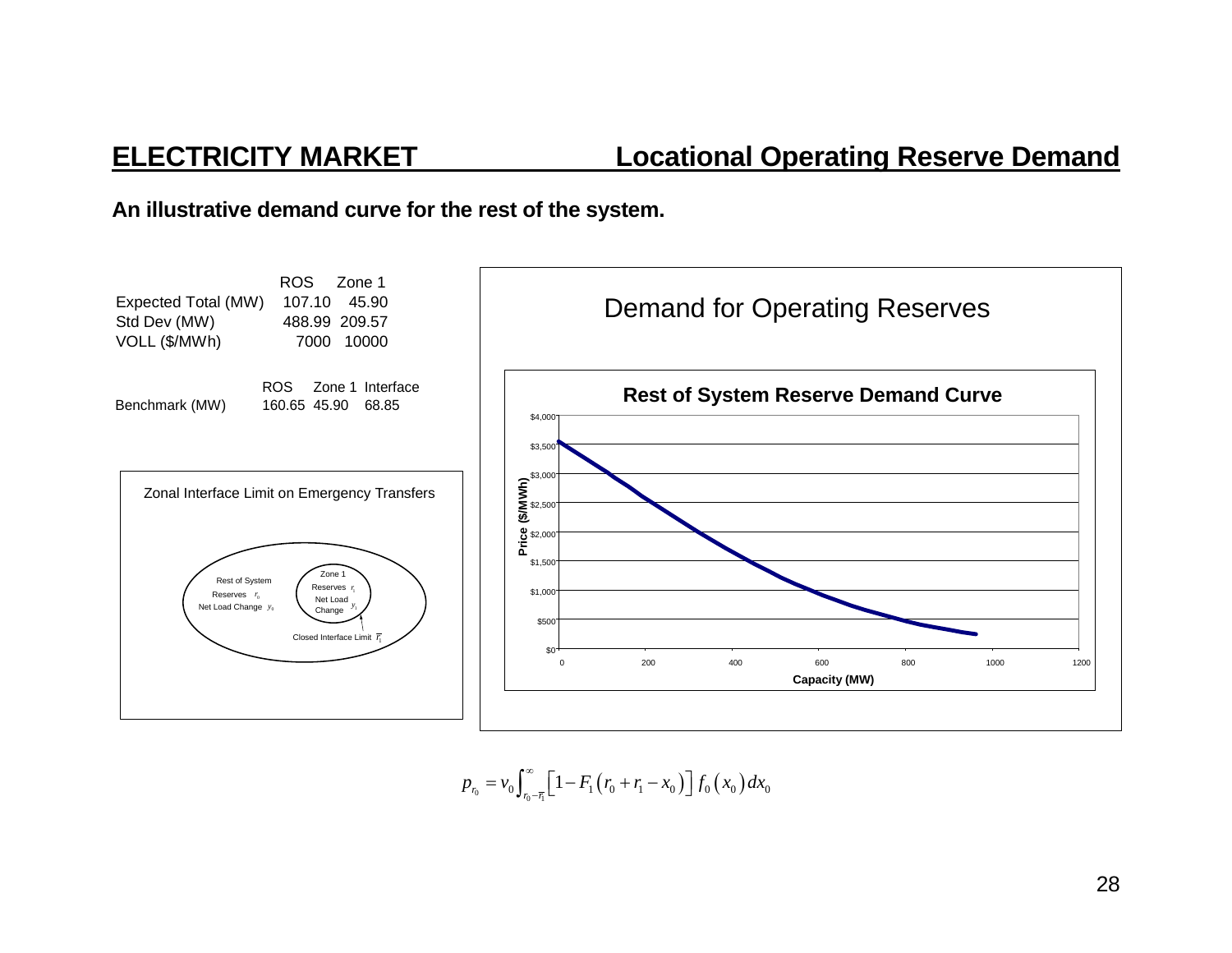**An illustrative demand curve for the interface capacity.** 



 $p_{\overline{\tau_1}} = v_1\left(1 - F_1\left(\overline{r_1} + r_1\right)\right) - v_0\left(1 - F_0\left(r_0 - \overline{r_1}\right)\right)\left(1 - F_1\left(\overline{r_1} + r_1\right)\right)$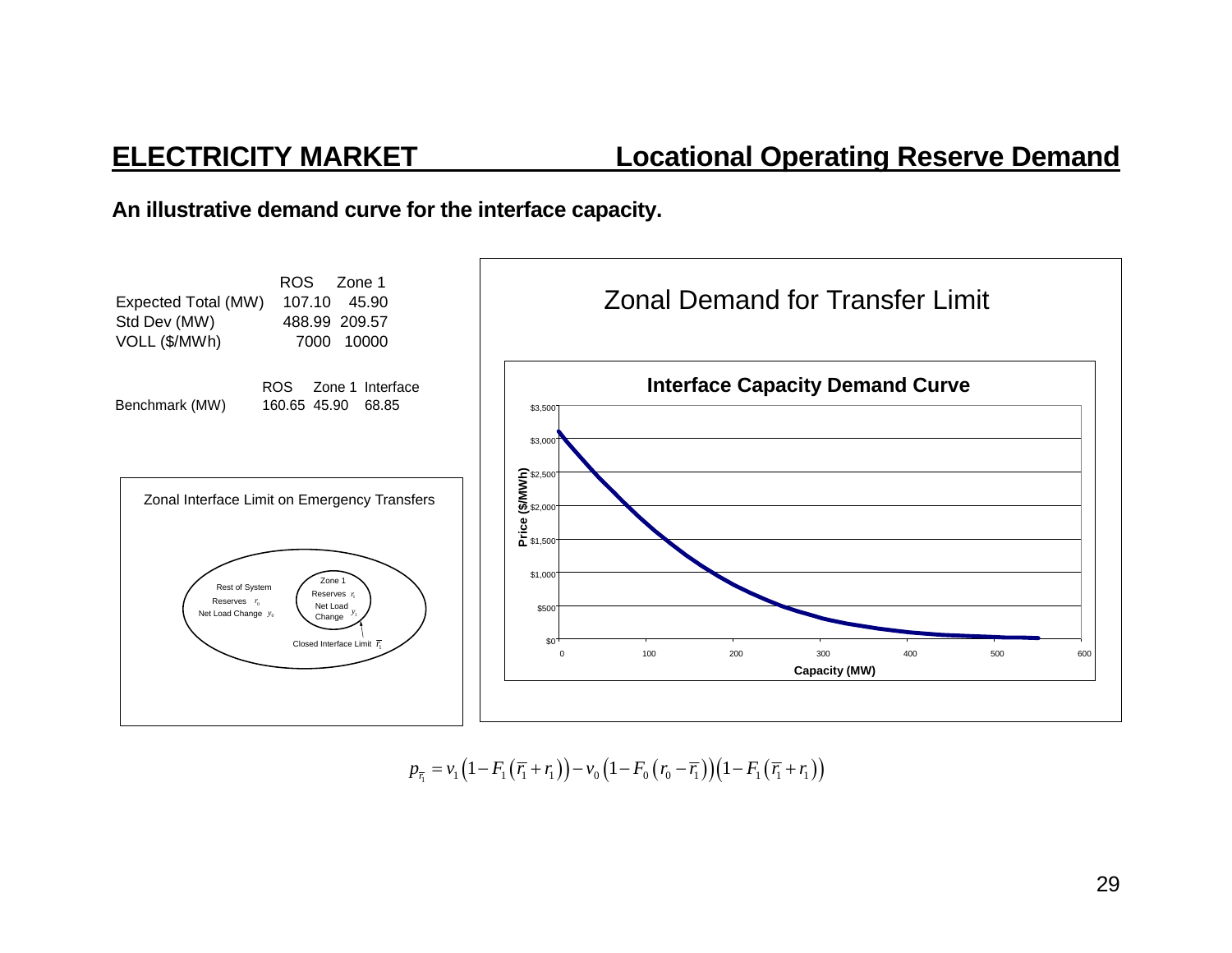**The tree structure identifies the loss probability dependencies and the paths where incremental capacity affects the losses.** 

- **Outages and Demand Changes.** The zonal convolutions of capacity outages and demand changes determine the (assumed independent) elementary zonal probability distributions of changes in net load.
- **Tree Structure.** The dependencies for losses and binding interface constraints defined by the probability tree structure determine the path probabilities for loss of load in each location as a function of the underlying independent elementary distributions.
- **Demand Curve.** The demand curve is determined by the value of lost load in each zone and the dependencies in the tree structure determining when reserves or interface capacity would be substitutable for losses.
	- o **Value of Loss Load.** Assume embedded zones have higher incremental values of lost load.
	- o **Substitution of Capacity.** Identify substitution possibilities on alternative paths for zonal losses and binding constraints. For example:
		- **Zonal Losses.** Apply only when interface constraint is binding.
		- **Reserve Substitution.** Higher level reserves substitute for lower level losses only when interface constraint is not binding.
		- **Interface Capacity.** Increased interface capacity for binding interface substitutes lower level losses for higher level losses.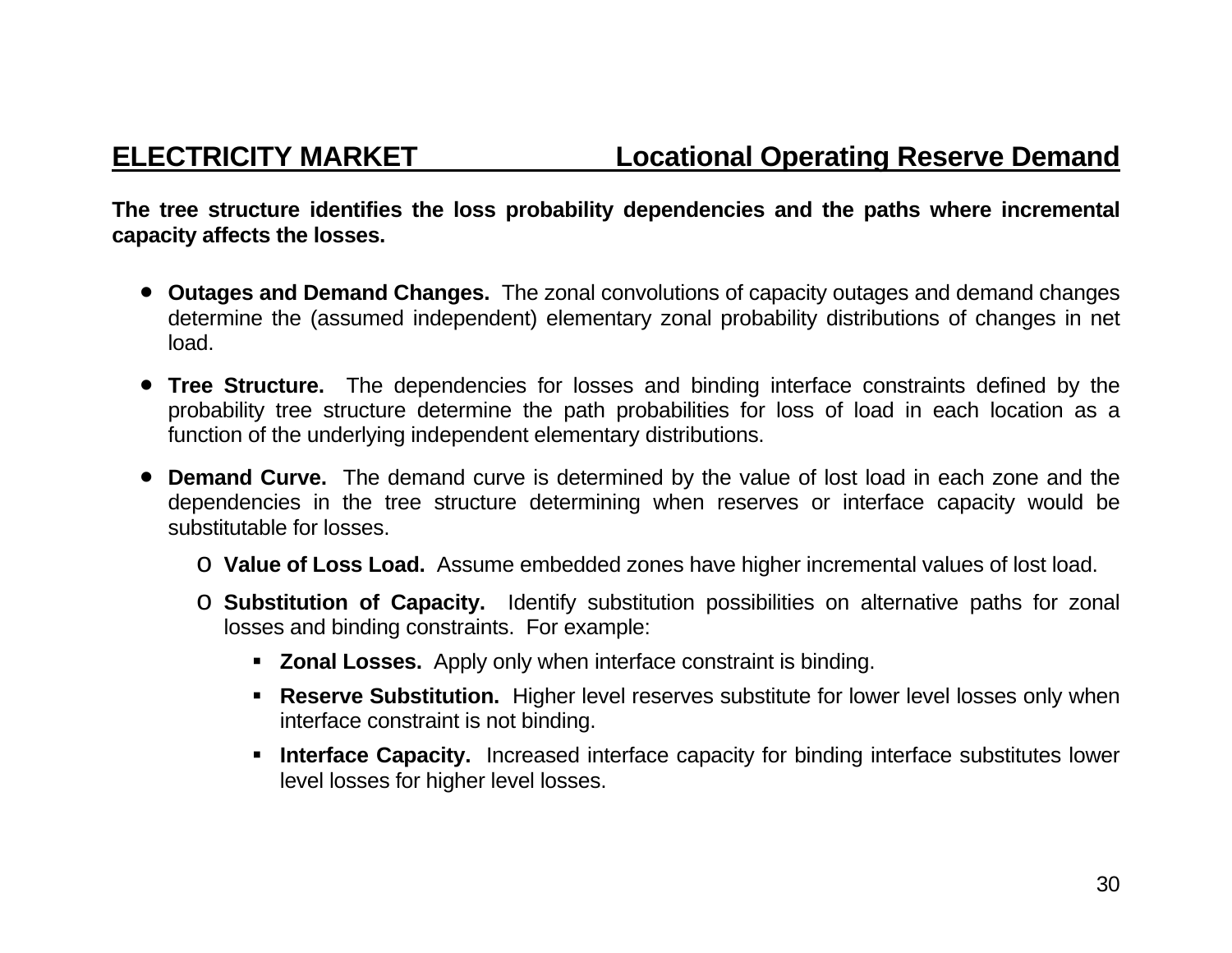**The zonal model generalizes to multiple nested zones with a straightforward algorithm for calculating the implied operating reserve demand curve.<sup>6</sup>**



<sup>&</sup>lt;sup>6</sup> For details, see W. Hogan, "Illustrating Two Models Of Locational Operating Reserve Demand Curves," October 2009. (available at www.whogan.com)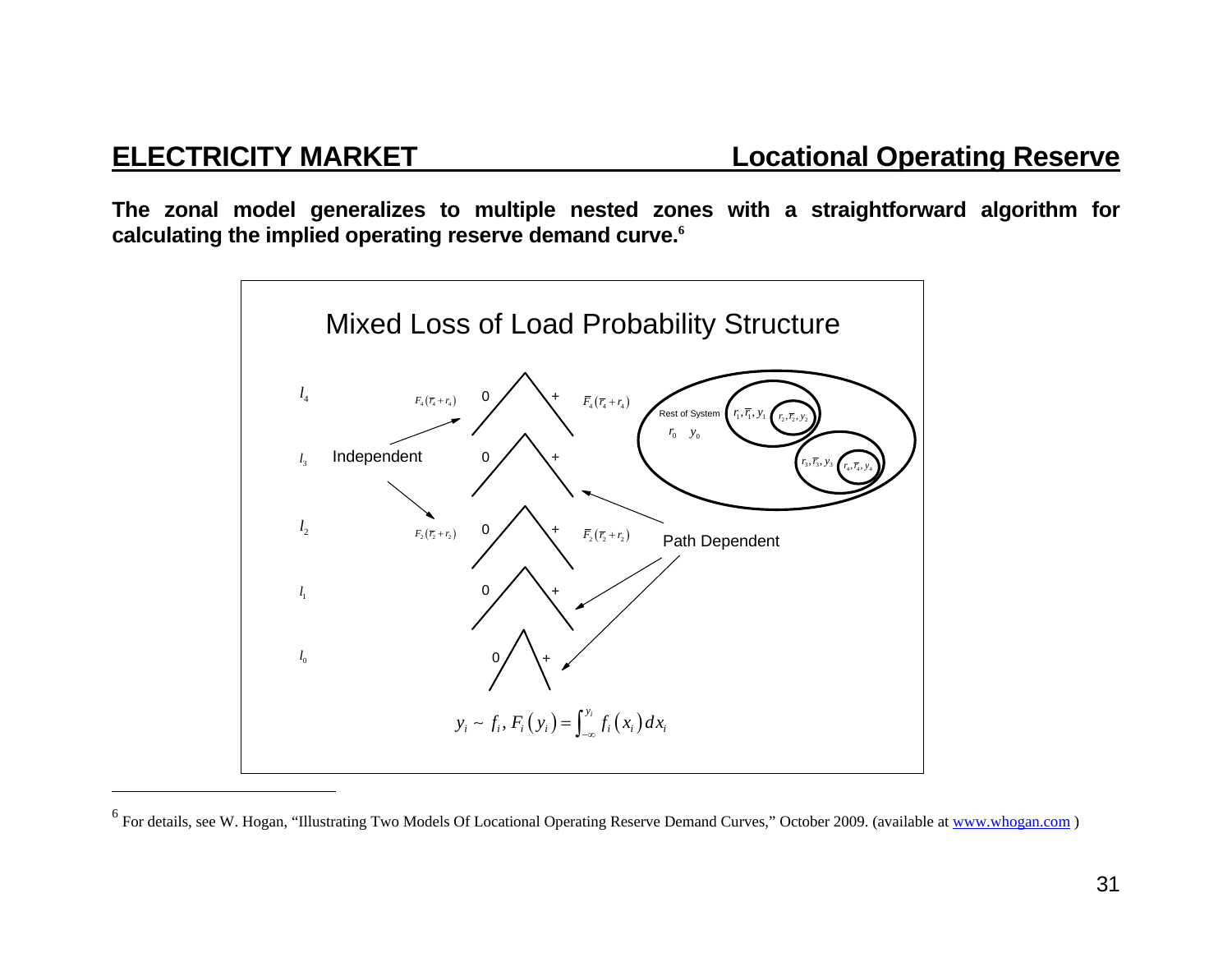**The probability trees provide a workable means for beginning with the locational probability distributions of load and outages and calculating the resulting demand curves. The appendix outlines the extensions to multiple nested and parallel zones.** 

### **The implied demand curves illustrate critical properties.**

- $\bullet$  **Interaction.** The demand curves are interdependent, but the dependence is not in the form of the nested or cascading model often assumed.
- $\bullet$  **Maximum Value.** The value of loss load in the zone is an upper bound for the reserve price in the zone.
- $\bullet$  **Convergence.** As the interface capacity increases, the implied demand curves in the constrained zone and for the rest of the system converge to the same prices.
- $\bullet$ **Interface Demand.** In addition to the demand for operating reserves, there is an implied demand curve for the interface transfer limit.
- $\bullet$  **No Thresholds.** The implied demand curve scarcity prices are positive at all levels. At higher reserves the prices are lower, but there is no threshold where the scarcity price falls to zero.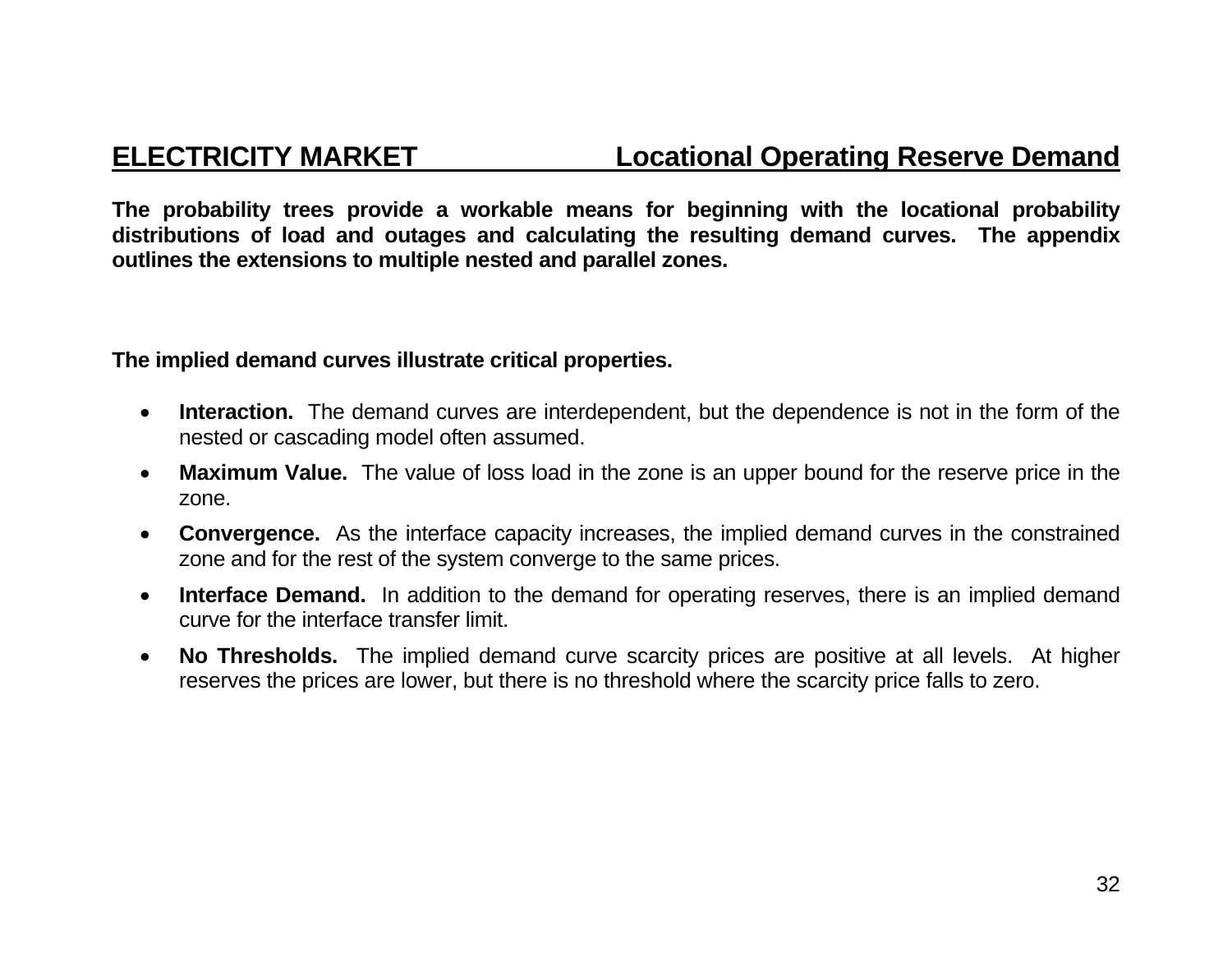### **Improved pricing through an explicit operating reserve demand curve raises a number of issues.**

**Demand Response:** Better pricing implemented through the operating reserve demand curve would provide an important signal and incentive for flexible demand participation in spot markets.

**Price Spikes:** A higher price would be part of the solution. Furthermore, the contribution to the "missing money" from better pricing would involve many more hours and smaller price increases.

*Practical Implementation:* The NYISO, ISONE and MISO implementations dispose of any argument that it would be impractical to implement an operating reserve demand curve. The only issues are the level of the appropriate price and the preferred model of locational reserves.

*Operating Procedures:* Implementing an operating reserve demand curve does not require changing the practices of system operators. Reserve and energy prices would be determined simultaneously treating decisions by the operators as being consistent with the adopted operating reserve demand curve.

*Multiple Reserves:* The demand curve would include different kinds of operating reserves, from spinning reserves to standby reserves.

*Reliability:* Market operating incentives would be better aligned with reliability requirements.

*Market Power:* Better pricing would remove ambiguity from analyses of high prices and distinguish (inefficient) economic withholding through high offers from (efficient) scarcity pricing derived from the operating reserve demand curve.

*Hedging:* The Basic Generation Service auction in New Jersey provides a prominent example that would yield an easy means for hedging small customers with better pricing.

*Increased Costs:* The higher average energy costs from use of an operating reserve demand curve do not automatically translate into higher costs for customers. In the aggregate, there is an argument that costs would be lower.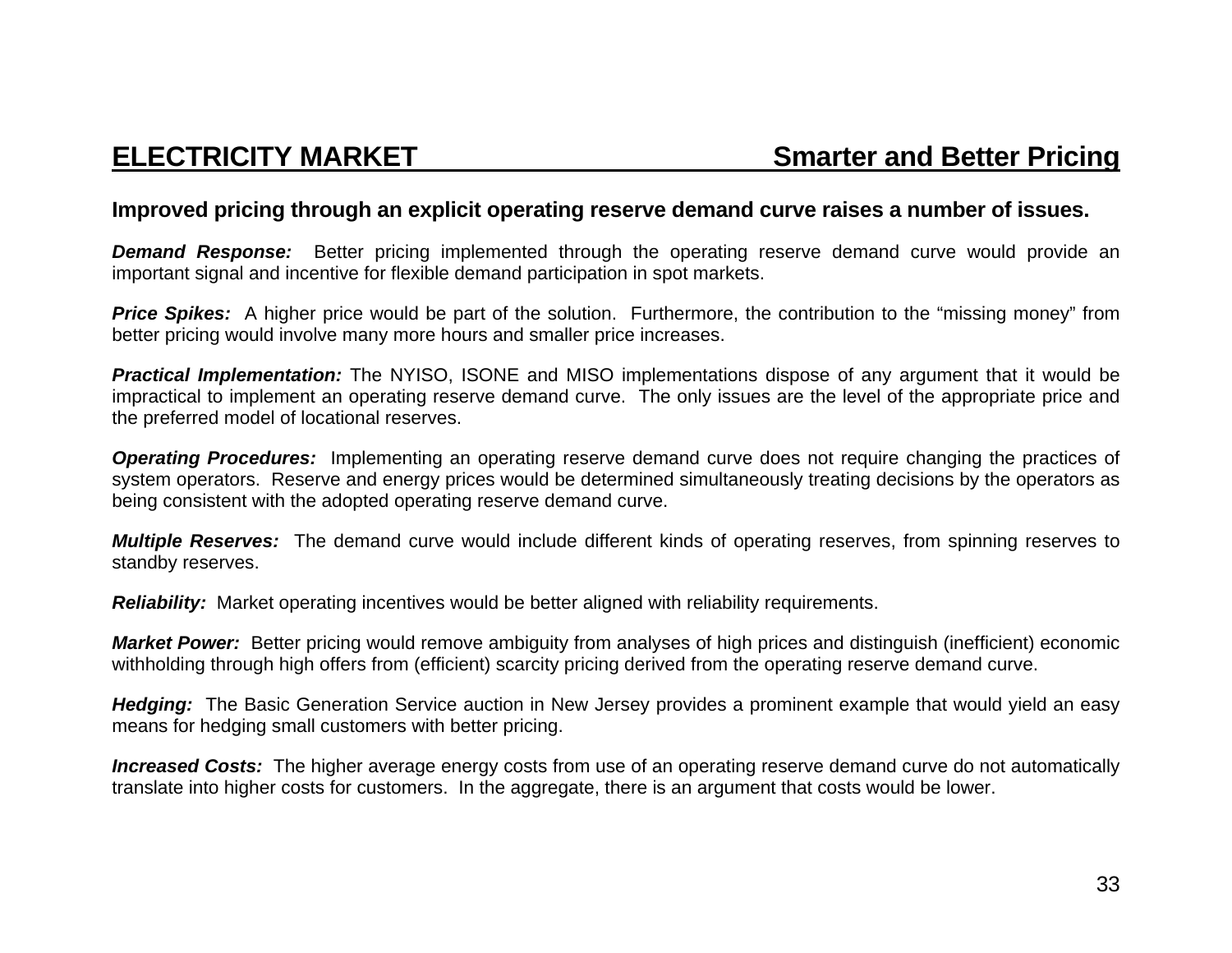**The expected value formulation with zonal approximation of the value of expected unserved energy provides a model for integrating zonal locational operating reserve requirements.** 

$$
\begin{aligned}\n\max_{y^0, d^0, g^0, r, \overline{r}, u \in \{0, 1\}} B^0(d^0) - C^0(g^0, r, u) - ZVEUE\left(d^0, g^0, r - r_{\min}, \overline{r}, u\right) \\
s.t. \\
y^0 &= d^0 - g^0, \\
t^t y^0 &= 0, \\
H^0 y^0 \leq b^0, \\
H^i y^0 \leq \tilde{b}^i, \quad i = 1, 2, \cdots, K_M, \\
g^0 + r \leq u \cdot Cap^0, \\
A^0 y^0 + \overline{r} \leq \overline{r}_{int}, \\
r \leq r_{max}, \\
r \geq r_{min}, \\
g^0 \leq u \cdot Cap^0.\n\end{aligned}
$$

The operating reserves trade off against energy dispatch  $(g^0 + r \le u \cdot Cap^0)$ , allocation of zonal interface capacity  $\bar{r}$  trades off with power flow dispatch across the interface  $(A^0y^0+\bar{r}\leq \bar{r}_{_{int}})$ , and there are limits on use of individual reserves (  $r$   $\le$   $r_{\rm max}$  ).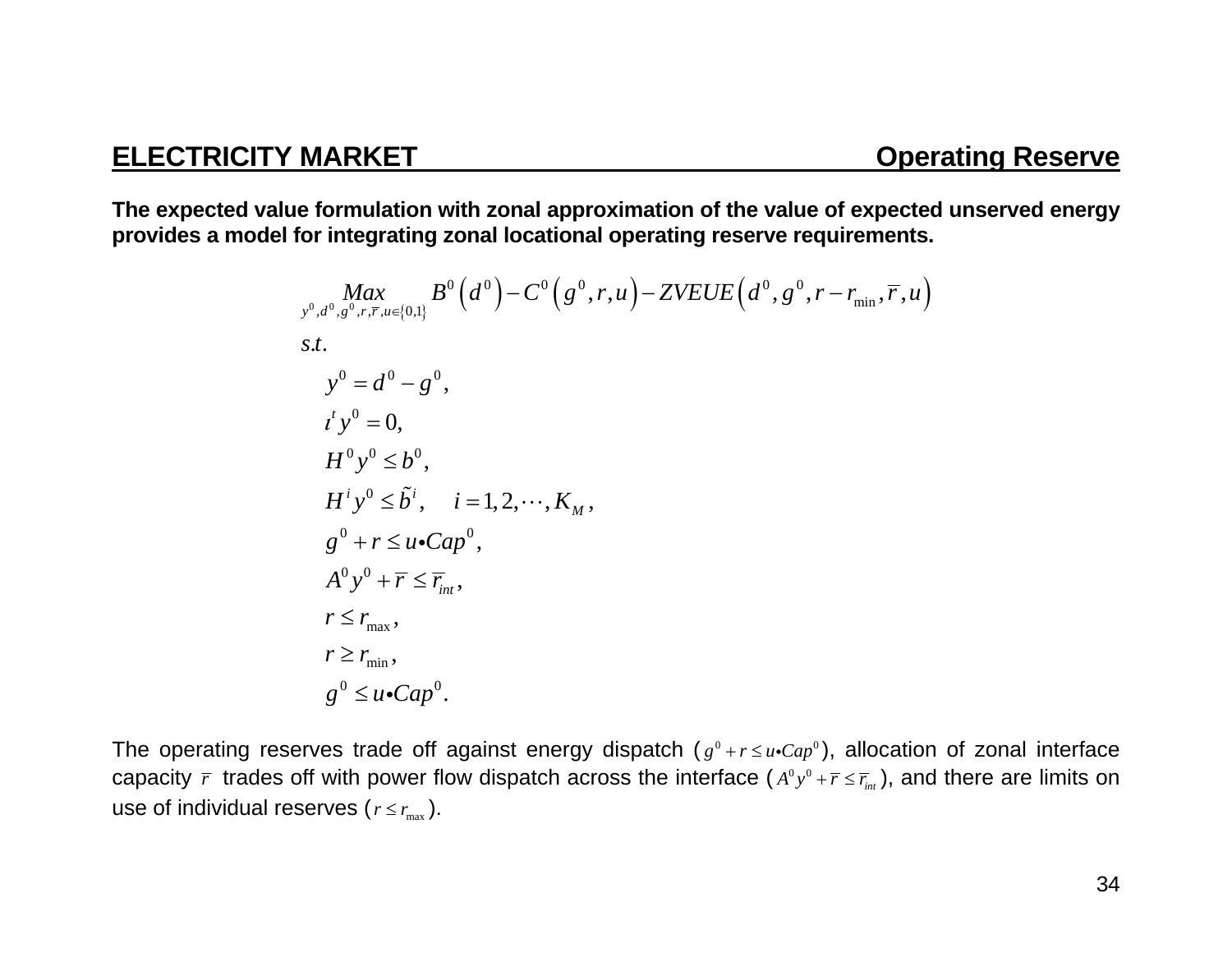## **ELECTRICITY MARKET Operating Reserve Demand Development**

**Compared to a perfect model, there are many simplifying assumptions needed to specify and operating reserve demand curve. The sketch of the operating reserve demand curve(s) in a network could be extended.** 

- • **Empirical Estimation.** Use existing LOLP models or LOLP extensions with networks to estimate approximate LOLP distributions at nodes.
- • **Value of Lost Load.** There are different estimates of lost load. For demand curve estimation the relevant value is the marginal of the average VOLL across the group that would first be curtailed in the event of an outage greater than the available reserves.
- • **Multiple Periods.** Incorporate multiple periods of commitment and response time. Handled through the usual supply limits on ramping.
- • **Operating Rules.** Incorporate up and down ramp rates, deratings, emergency procedures, etc.
- • **Pricing incidence.** Charging participants for impact on operating reserve costs, with any balance included in uplift.<sup>7</sup>
- **Extended LMP.** Dispatch-based pricing that resolves inconsistencies by minimizing the total value of the price discrepancies in uplift difference between market clearing and economic dispatch.

• **…** 

<sup>7</sup> Brendan Kirby and Eric Hirst, "Allocating the Cost of Contingency Reserves," *The Electricity Journal*, December 2003, 99. 39-47.